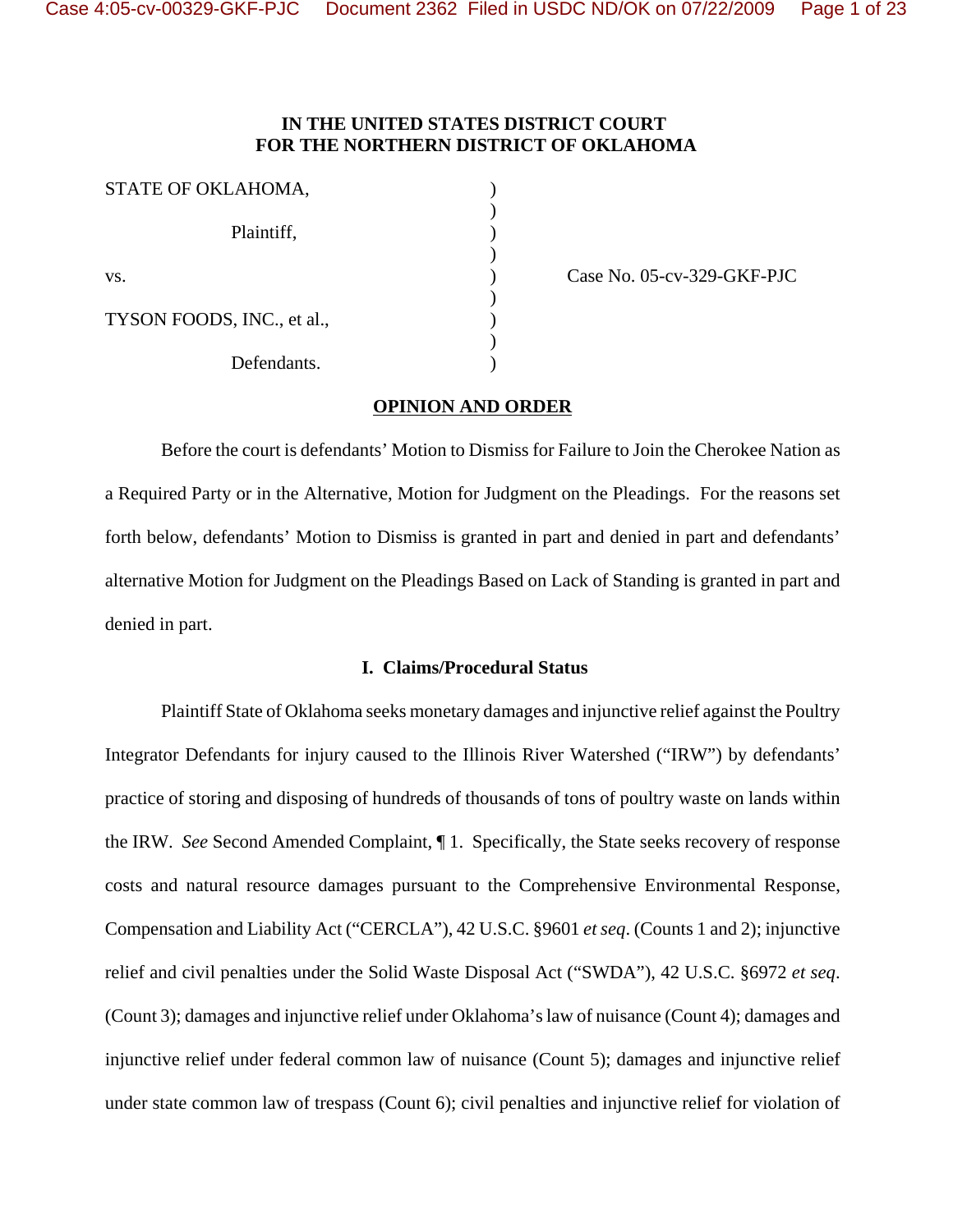state environmental and agricultural statutes and regulations (Counts 7 and 8); and claims for restitution and disgorgement of profits under state common law of unjust enrichment (Count 10). [Second Amended Complaint, Doc. No. 1215, ¶¶69-146].<sup>1</sup>

Defendants move for dismissal pursuant to Fed.R.Civ.P. 19 because the State has failed to join the Cherokee Nation as a required party. Defendants contend the Cherokee Nation possesses significant, legally protected interests in lands, waters, and other natural resources in the IRW that will be impaired or impeded by its absence. Alternatively, defendants seek judgment as a matter of law, alleging the State lacks standing to assert claims of injury over properties it does not own or hold in trust.

Defendants argue in their motion that Rule 19 requires dismissal of *all* claims for damages and injunctive relief. However, at the hearing on the motion held July 2, 2009, defendants stated they do not seek dismissal of the State's claims for injunctive relief. Therefore, Counts 1 and 2, and claims for damages under Counts 4, 5, 6 and 10 are at issue in the motion to dismiss. Count 3 (a claim for injunctive relief and civil penalties<sup>2</sup> under SWDA), the State's claims for injunctive relief under Counts 4, 5 and 6, and the State's claims for state civil penalties and injunctive relief under Counts 7 and 8 are not at issue.

<sup>&</sup>lt;sup>1</sup>On May 12, 2009, the court dismissed Count 9 on the State's motion.

 $2$ The parties do not address whether Rule 19 issues impact the claim for civil penalites under SWDA.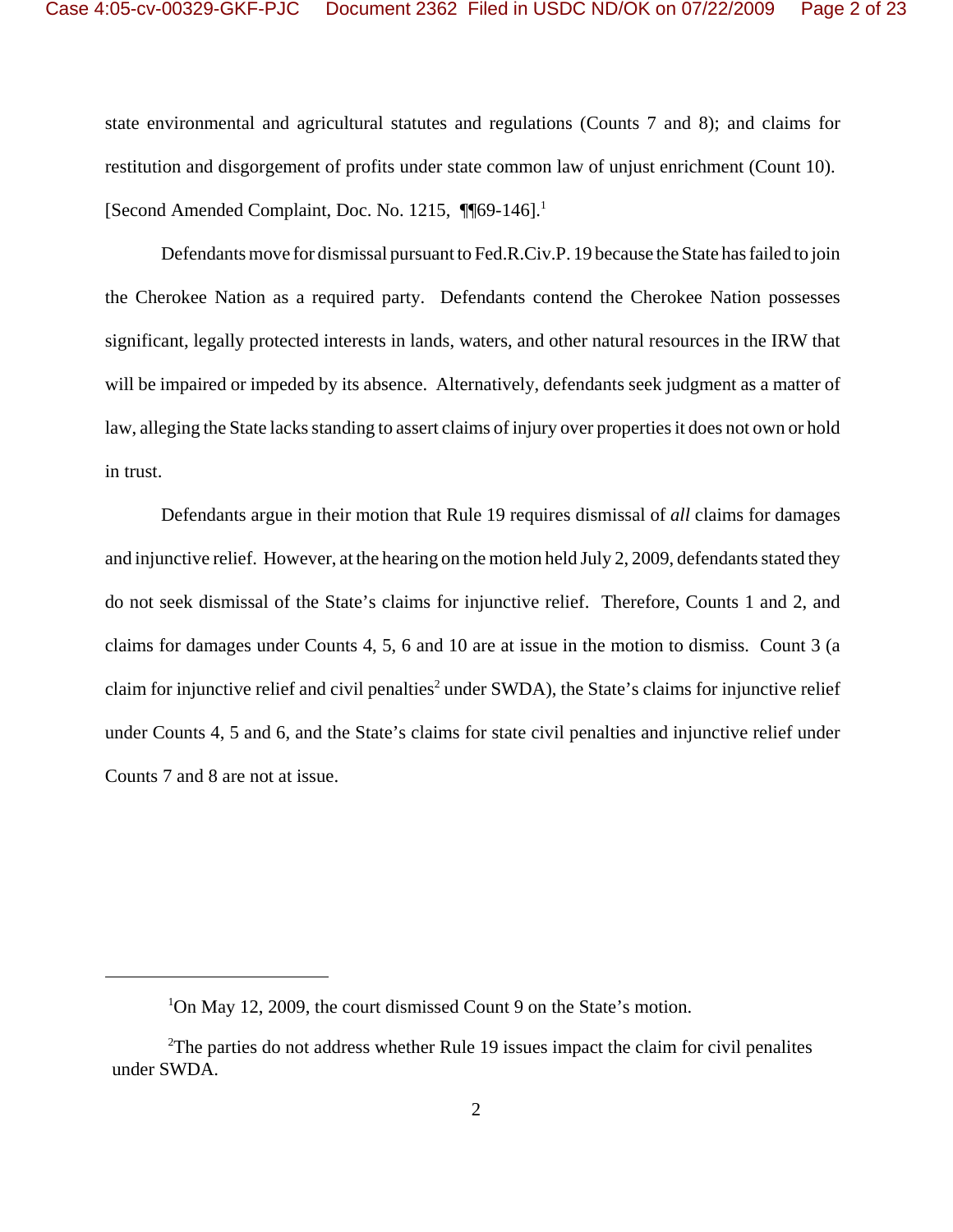# **II. Rule 19**

Rule 19 of the Federal Rules of Civil Procedure sets forth a three-step process for determining

whether an action should be dismissed for failure to join a purportedly indispensable party. *Citizen* 

*Potawatomi Nation v. Norton,* 248 F.3d 993, 997 (10th Cir. 2001). First, the court must determine

whether the absent party is "required." A person is "required" if:

- (A) in that person's absence, the court cannot accord complete relief among existing parties; or
- (B) that person claims an interest relating to the subject of the action and is so situated that disposing of the action in the person's absence may: (i) as a practical matter impair or impede the person's ability to protect the interest; or
	- (ii) leave an existing party subject to a substantial risk of incurring double, multiple, or otherwise inconsistent obligations because of the interest.

Fed.R.Civ.P. 19(a)(1).

Second, if the absent party is required, the court must determine if joinder is "feasible."

*Citizen Potawatomi Nation,* 248 F.3d at 997. In this case, if the Cherokee Nation is a required party,

joinder is not feasible because the Cherokee Nation, as a domestic dependent nation, is immune from

suit absent waiver by the tribe or abrogation by Congress. *Id.*

Third, if joinder of the absent party is not feasible, the court must determine "whether, in

equity and good conscience, the action should proceed among the existing parties or should be

dismissed." Fed.R.Civ.P. 19(b). The factors for the court to consider include:

- (1) the extent to which a judgment rendered in the person's absence might prejudice that person or the existing parties;
- (2) the extent to which any prejudice could be lessened or avoided by: (A) protective provisions in the judgment; (B) shaping the relief; or (C) other measures;
- (3) whether a judgment rendered in the person's absence would be adequate; and
- (4) whether the plaintiff would have an adequate remedy if the action were dismissed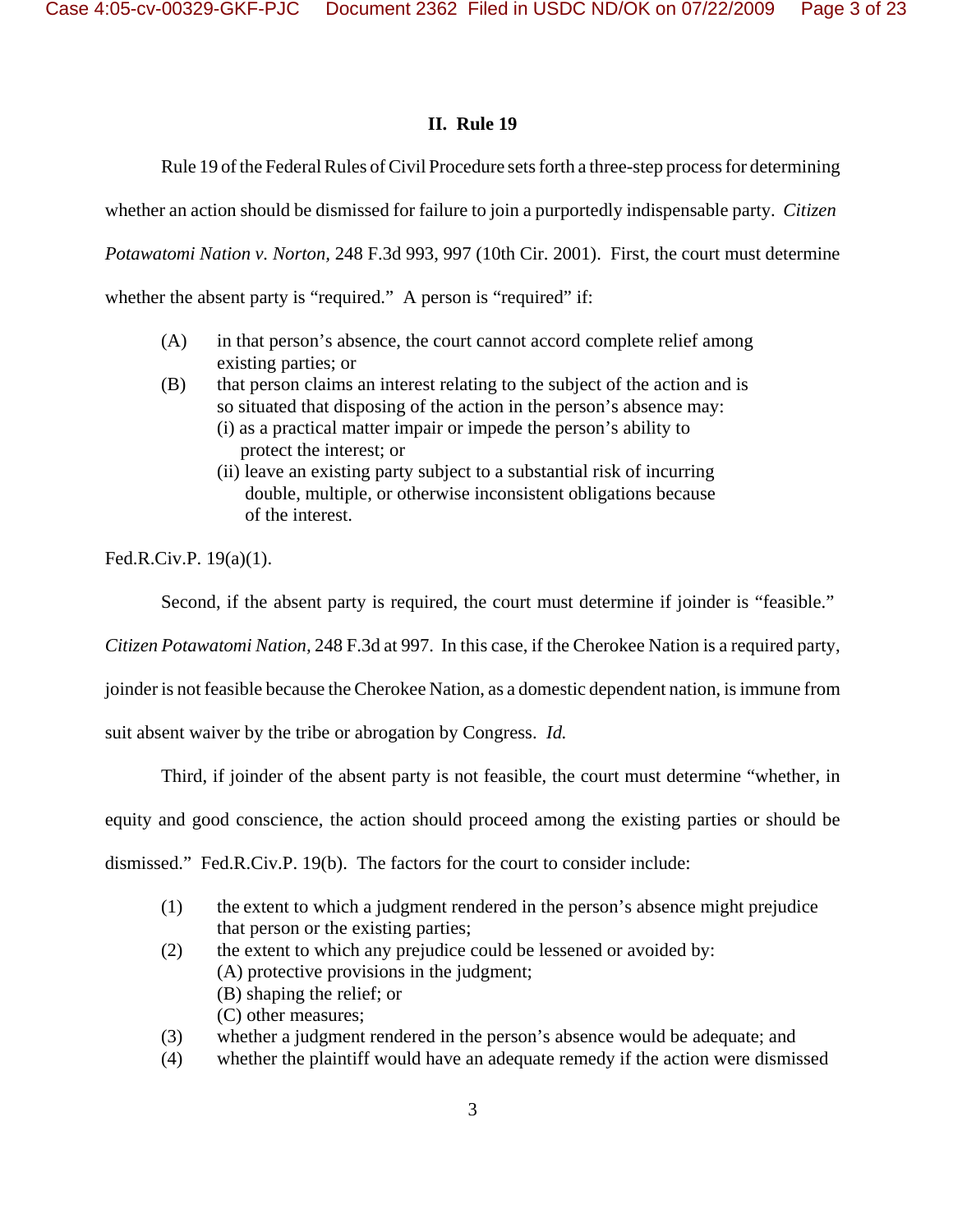for nonjoinder.

*Id.* Because Rule 19(b) does not state the weight to be given each factor, the court in its discretion must determine the importance of each factor in the context of the particular case. *Thunder Basin Coal Co. v. SW Pub. Serv. Co.,* 104 F.3d 1205, 1211 (10th Cir. 1997). The standards set out in Rule 19 for assessing whether an absent party is indispensable are to be applied in a practical and pragmatic but equitable manner. *Rishell v. Jane Phillips Episcopal Mem'l Med. Ctr.*, 94 F.3d 1407, 1411 (10th Cir. 1996). The moving party has the burden of persuasion in arguing for dismissal. *Id.*

## **III. The State's Supplemental Filing**

On May 20, 2009, the State filed a "Notice of Filing of Document Related to Defendants' Motion to Dismiss for Failure to Join the Cherokee Nation as a Required Party or, in the Alternative, Motion for Judgment as a Matter of Law Based on a Lack of Standing" [Doc. No. 2108]. Attached to the Notice is a purportedly binding agreement between the State of Oklahoma and the Cherokee Nation. In that Agreement, the State agrees "the Cherokee Nation has substantial interests in lands, water and other natural resources located within the Illinois River Watershed though the extent of those interests has not been fully adjudicated." [Doc. No. 2108-2, p. 1]. The Agreement, signed May 19, 2009, also provides:

WHEREAS the Cherokee Nation is assigning to the State of Oklahoma the right to prosecute any of the Nation's claims relating to the causes of action brought by the State in *State of Oklahoma v. Tyson Foods, Inc., et al.*, 05-cv-329, N.D.Okla. and upon signing of this Agreement the Nation agrees that the continued prosecution of this action by the State of Oklahoma would not impair or impede the Nation's interests such that it is a necessary party under Rule 19(a);

\* \* \* \*

1. The Cherokee Nation, to the extent of its interests in lands, water and other natural resources in the Illinois River (including any regulatory authority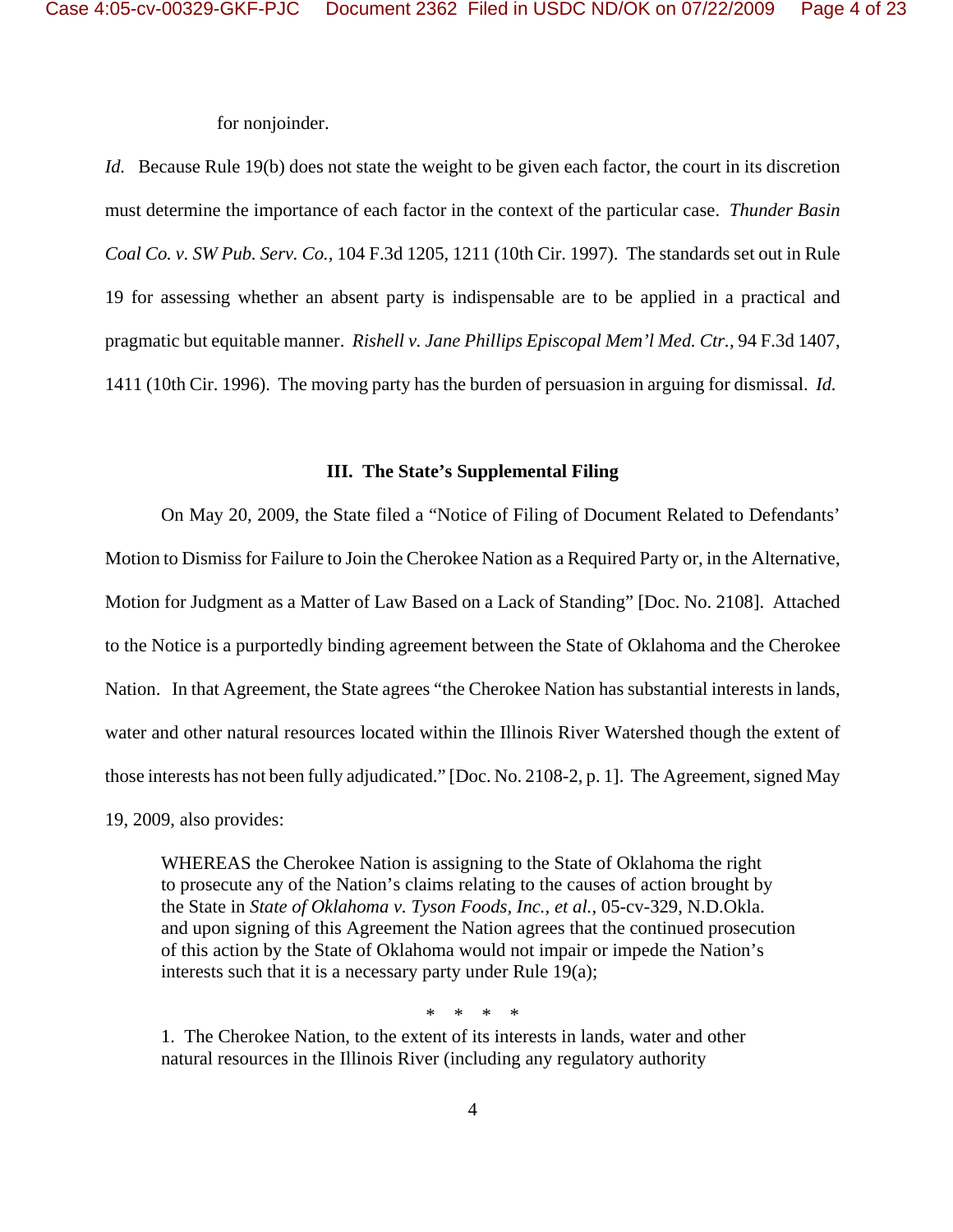incident thereto), delegates and assigns to the State of Oklahoma any and all claims it has or may have against Defendants named in *State of Oklahoma v. Tyson Foods., Inc., et al.,* 05-cv-329, N.D. Okla., for their alleged pollution of the lands, water and other natural resources of the Illinois River Watershed resulting from poultry waste.

\* \* \* \*

8. The effective date of this Agreement shall be deemed June 13, 2005.

[*Id.,* pp. 1-2]. The document is signed on behalf of the Nation and the State by their respective

Attorneys General. Upon review, the court concludes the State's supplemental filing does not moot

the need to address the Rule 19 issues raised in the pending motion for the following reasons:

First, Oklahoma law explicitly sets forth the requirements the State must follow when entering

into cooperative agreements with Indian Tribes:

C. 1. The Governor, or named designee, is authorized to negotiate and enter into cooperative agreements on behalf of this state with federally recognized Indian Tribal Governments within this state to address issues of mutual interest. Except as otherwise provided by this subsection, such agreements shall become effective upon approval by the Joint Committee on State-Tribal Relations.

2. If the cooperative agreements specified and authorized by paragraph 1 of this subsection involve trust responsibilities, approval by the Secretary of the Interior or designee shall be required.

3. Any cooperative agreement specified and authorized by paragraph 1 of this subsection involving the surface water and/or groundwater resources of this state or which in whole or in part apportions surface and/or groundwater ownership shall become effective only upon the consent of the Oklahoma Legislature authorizing such cooperative agreement.

74 Okla. Stat. §1221. The State has not shown that the Governor designated the Attorney General

to negotiate and enter the cooperative agreement on behalf of the State, that the Joint Committee on

State-Tribal Relations has approved the Agreement, that approval by the Secretary of the Interior has

been sought and obtained with respect to Cherokee lands held in trust, or that the Oklahoma

Legislature has consented to the cooperative agreement to the extent the agreement "involv[es] the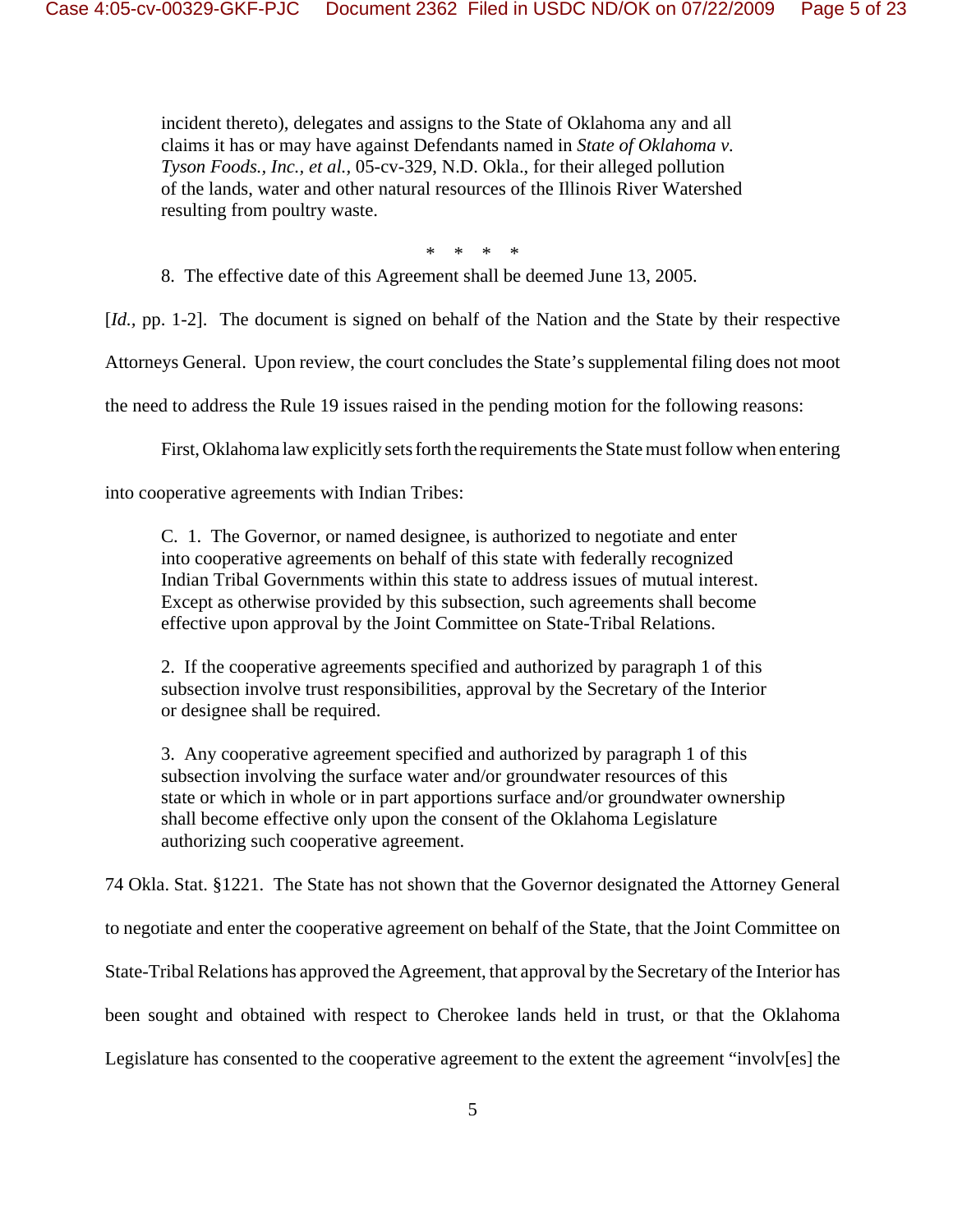surface water and/or groundwater resources of this state."

Second, the State provides no authority for the proposition that the Attorney General of the Cherokee Nation may execute binding cooperative agreements on behalf of the Nation.<sup>3</sup> A review of the Cherokee Nation Environmental Quality Code Amendments Act of 2004 reveals that cooperative agreements with state authorities on matters dealing with environmental management or environmental enforcement require approval of the Principal Chief and/or the Council of the Cherokee Nation. 63 Cherokee Nation Code § 101 (D)(2) & (D)(5).

Third, Oklahoma law prohibits assignment of state law claims not arising out of contract. 12 Okla. Stat. §2017(D). The Cherokee Nation's rights to prosecute the trespass and nuisance causes of action arise under Oklahoma common law and may not be assigned to the State.

Fourth, the Agreement attempts to make its effective date retroactive to June 13, 2005, the date this action was filed. Section 1221 expressly prohibits retroactive effect, stating that cooperative agreements between the State and Indian Tribes "shall become effective upon approval" of the Joint Committee on State-Tribal Relations, except for cooperative agreements involving surface water and groundwater resources, which "shall become effective only upon the consent of the Oklahoma Legislature authorizing such cooperative agreement." Standing is a jurisdictional requirement, *see Keyes v. School Dist. No. 1*, 119 F.3d 1437, 1445 (10th Cir. 1997), and jurisdiction ordinarily depends on the facts as they exist at the time a complaint is filed. *See Newman-Green, Inc. v. Alfonzo-Larrain*, 490 U.S. 826, 830 (1989). Because events occurring after the filing of a complaint

 $3\,$  At the hearing held July 2, 2009, counsel for the State argued that Cherokee statutory law confers authority on the Cherokee Nation's Attorney General to bind the tribe. The statute read to the Court at the hearing merely authorizes the Attorney General to initiate, defend and represent the Nation in civil and criminal legal proceedings–not to execute binding agreements on its behalf. *See* 51 Cherokee Nation Code § 104 (B)(2).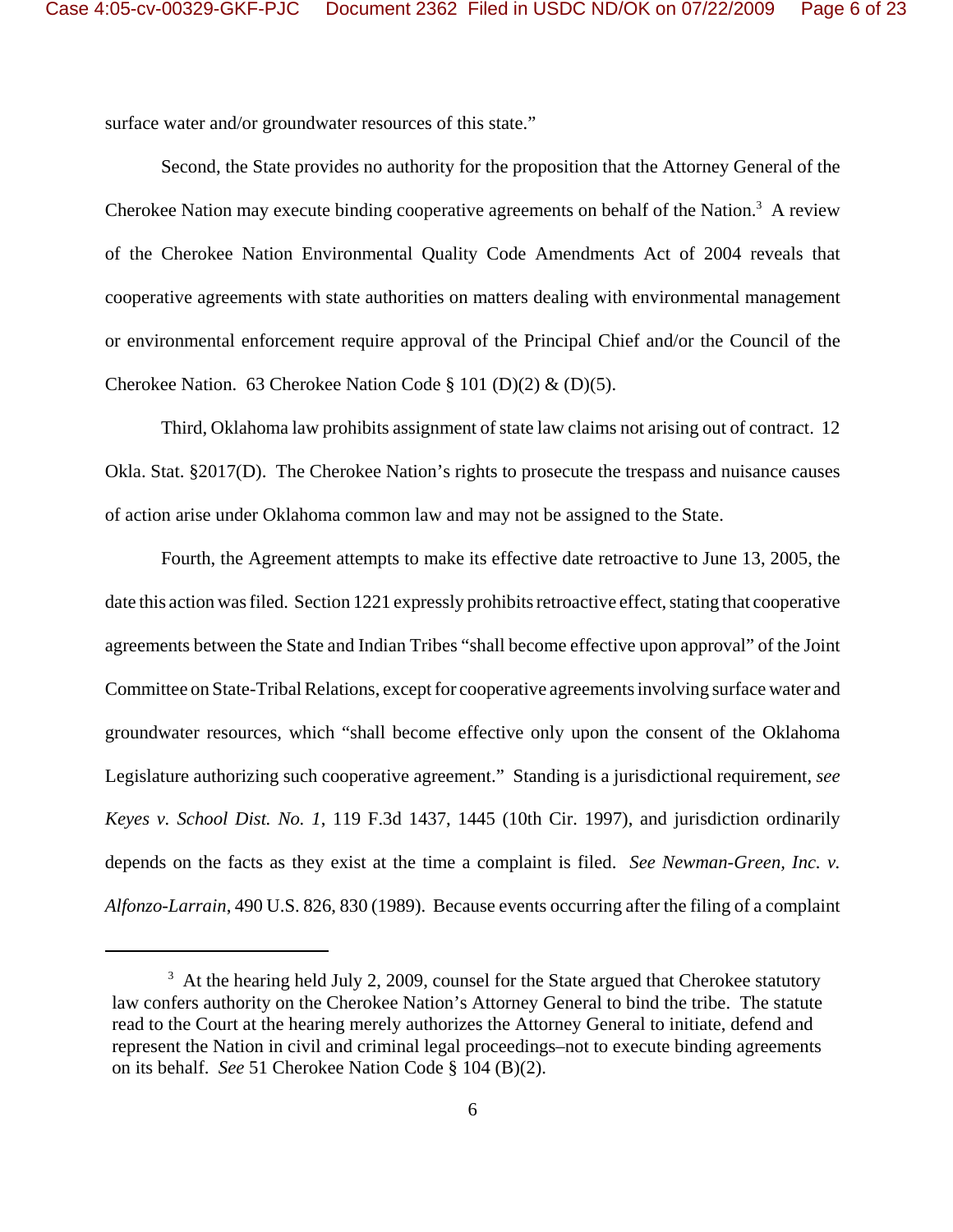cannot retroactively create jurisdiction, and because Section 1221 does not permit retroactive effect, the State may not retroactively acquire standing to prosecute the Cherokee Nation's claims relating to the Nation's admitted "substantial interests in lands, water and other natural resources located within the [IRW]."

Accordingly, the court concludes the purported agreement is invalid and does not resolve or moot the Rule 19 issues raised in defendants' motion.

### **IV. Rule 19 Analysis**

#### **A. Is the Cherokee Nation a Required Party?**

As mentioned above, the first step in evaluating whether the Cherokee Nation is an indispensable party is determining whether it is "required." Under Rule 19(a)(1), the court must determine whether the Cherokee Nation claims an interest relating to the subject of the action and is so situated that disposing of the action in the Cherokee Nation's absence may impair or impede its ability to protect the interest or leave an existing party subject to a substantial risk of incurring double, multiple or otherwise inconsistent obligations.

# **1. Does the Cherokee Nation Claim an Interest Relating to the Subject of the Action?**

To determine whether an absent party has an "interest" in an action, a court "must begin by correctly characterizing the pending action between those already parties to the action." *United Keetoowah Band of Cherokee Indians of Okla. v. United States,* 480 F.3d 1318, 1326 (Fed Cir. 2007). As previously discussed, the State brings this action under federal and state statutory and common law and seeks money damages, injunctive relief and civil penalties for defendants' alleged "injury and damage to the IRW (including the biota, lands, waters and sediments therein) . . .". *See* Second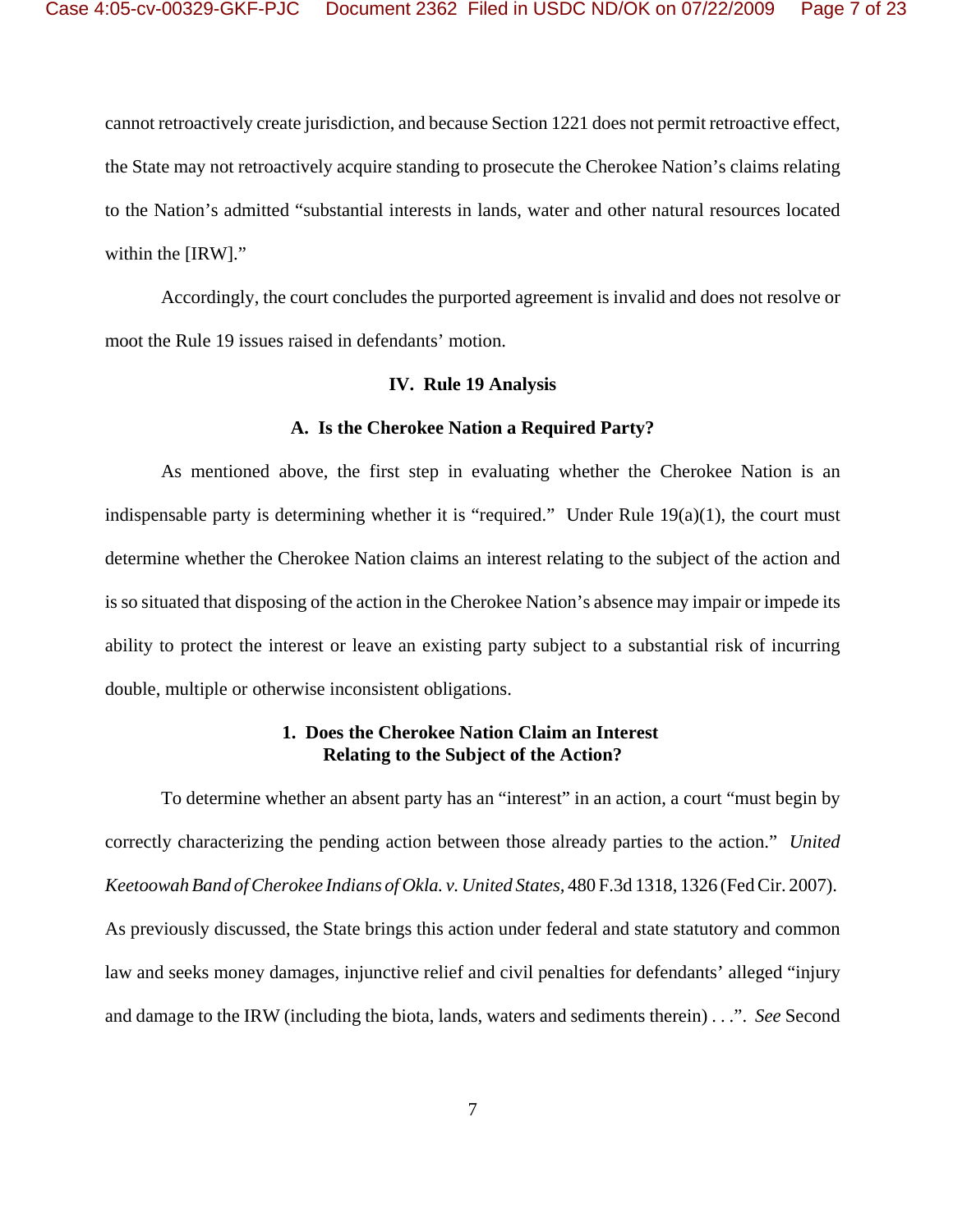Amended Complaint, ¶ 1.4

"Rule 19, by its plain language, does not require the absent party to actually *possess* an interest; it only requires the movant to show that the absent party '*claims an interest* relating to the subject of the action.'" *Citizen Potawatomi Nation*, 248 F.3d at 998, *modified on reh'g*, 257 F.3d 1158 (10th Cir. 2001) (*quoting Davis v. United States,* 192 F.3d 951, 958 (10th Cir. 1999) ("*Davis I*") (emphasis in original and quoting Fed.R.Civ.P. 19(a)(l)(B)). The Agreement signed by the respective Attorneys General of the State and Cherokee Nation acknowledges "the Cherokee Nation has substantial interests in lands, water and other natural resources located within the Illinois River Watershed though the extent of those interests has not been fully adjudicated.<sup>[1]</sup> Insofar as this action is one for damage to those lands, water and other natural resources, the agreement by Oklahoma's Attorney General, one of two Oklahoma officials who brought this action, operates as an admission of the Cherokee Nation's interest in this action. If for some reason the admission is insufficient, there are other, independent, factors showing the Cherokee Nation's claimed interest:

First, one of the explicit goals set forth in the Cherokee Nation's Environmental Quality Code is to "prohibit the improper storage, transport, generation, burial or disposal of any solid, liquid or gaseous waste, . . . within the jurisdiction of the Cherokee Nation, or that could affect lands, air, water, natural resources or people of the Cherokee Nation." 63 Cherokee Nation Code § 302 (B)(8).

<sup>&</sup>lt;sup>4</sup>The State alleges that as a sovereign state of the United States, it, "without limitation, has an interest in the beds of navigable rivers to their high water mark, as well as all waters running in definite streams" and "holds all natural resources, including the biota, land, air and waters located within the political boundaries of Oklahoma in trust and on behalf of and for the benefit of the public." [Second Amended Complaint, ¶5]. However, the subject matter of the State's action is not the nature and extent of the State's interests in the lands, water and natural resources of the IRW. Rather, the subject matter of this action are claims for relief against the Poultry Integrator Defendants for pollution of the lands, water and other natural resources in the IRW.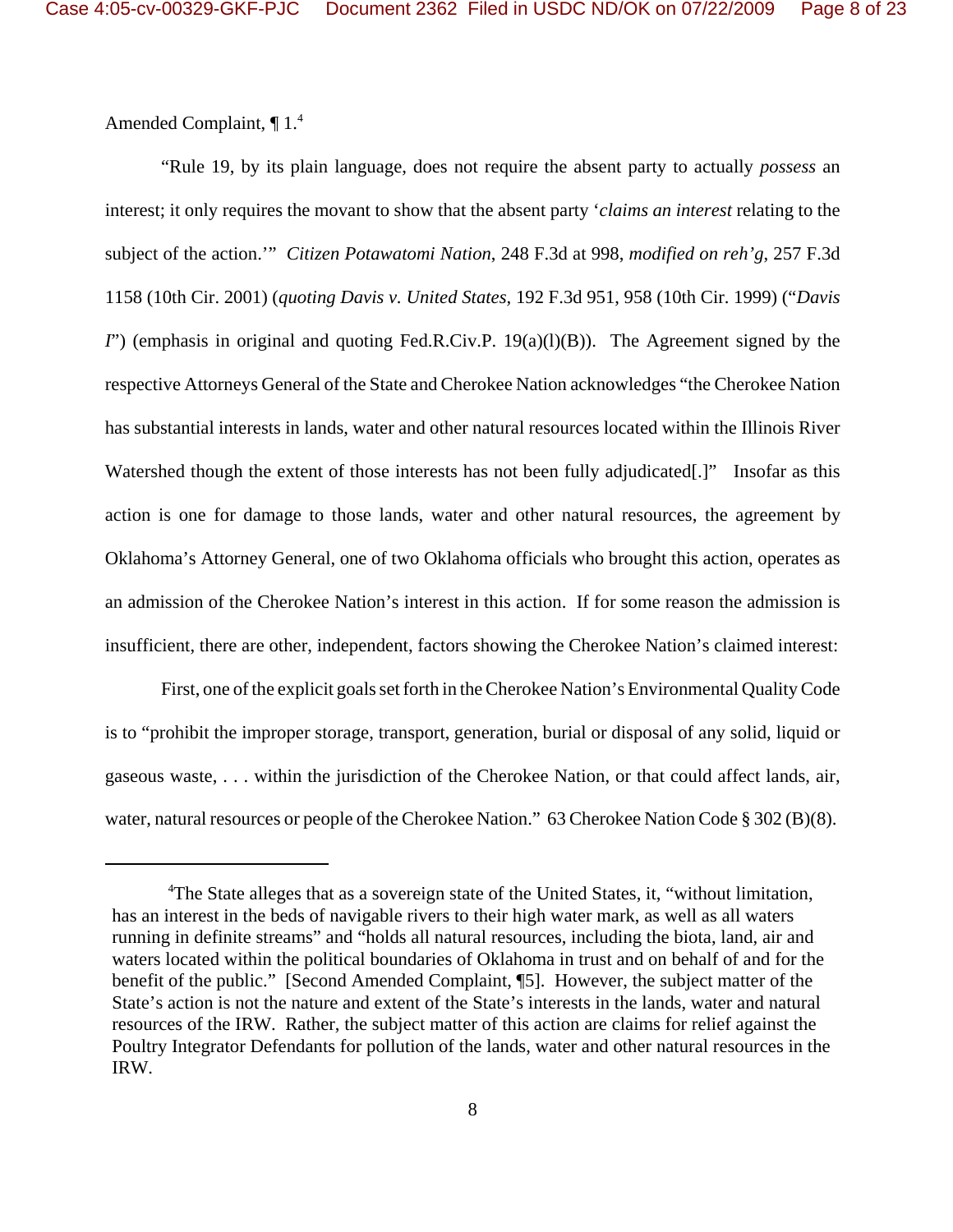The Environmental Quality Code makes it "unlawful for any person to cause pollution of any air,

water, land or resources of the Nation, or to place or cause to be places any wastes or pollutants in

a location where they are likely to cause pollution of any air, water, land or resources of the Nation.

Any such action is hereby declared to be a public nuisance." 63 Cherokee Nation Code §1004 (A).

"Lands of the Cherokee Nation" are defined as

tribal lands and those lands under the jurisdiction of the Cherokee Nation, including but not limited to the territory legally described in the treaties of 1828, 1835 and 1838 and the Cherokee Nation patent issued in 1846, [and] other such lands acquired by the Cherokee Nation since 1838. For purposes of this Chapter, the term "lands" shall include the earth, air and waters associated with such lands.

63 Cherokee Nation Code § 201. "Waters of the Nation" are broadly defined as

all streams, lakes, ponds, marshes, wetlands, watercourses, waterways, wells, springs, irrigation systems, drainage systems, storm sewers and all other bodies or accumulations of water, surface and underground, natural or artificial, public or private, which are contained within, flow through, or border upon the Cherokee Nation or any portion thereof, and shall include under all circumstances waters which are contained within the boundaries of, flow through or border upon this Nation or any portion thereof.

*Id.* Thus, the Cherokee Nation claims in its written Code an interest in protecting the Illinois River and in vindicating its claimed rights for any pollution of the watershed.

Second, the Cherokee Nation claims an interest in recovering for itself civil remedies – including monetary damages – for the injuries to the IRW claimed in this action. Its stated policy, again set forth in its Environmental Quality Code, is to "provide civil and criminal remedies and santions in favor of Cherokee Nation against any persons who violates [sic] this chapter or any regulations adopted hereunder and, to maximum extent possible, enforce these remedies and sanctions against such persons." 63 Cherokee Nation Code §302 (B)(7). The policy states the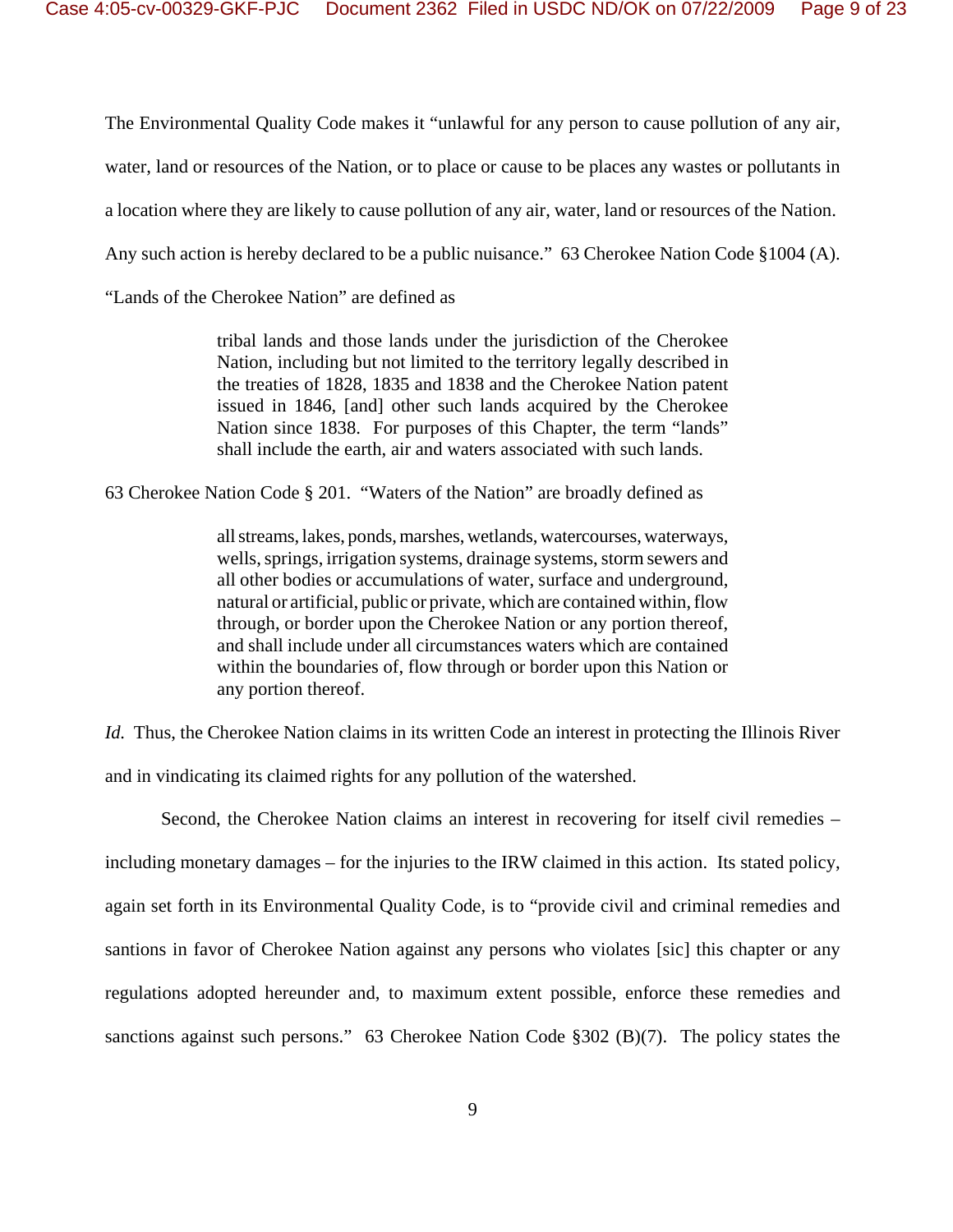Nation's intent to obtain such civil remedies in its own favor. In that light, the Nation has an interest in deciding for itself whether to pay half the monetary damages that may be recovered for damages to the tribe's natural resources to the State's private counsel under the State's contingency fee agreement.

Third, the Cherokee Nation claims an interest in "provid[ing] for regulation and taxation of interests, actions and omissions that adversely affect the environment of the Cherokee Nation." 63 Cherokee Nation Code § 302 (B)(9). The Cherokee Nation may, as a domestic dependent sovereign, seek to forego claims for money damages and, instead, regulate and tax the application of poultry waste to lands within its jurisdiction.

Fourth, the Cherokee Nation claims water rights in the Illinois River established under federal laws and treaties which are unaffected by statehood. *See* Correspondence dated April 20, 2004, from Principal Chief Chad Smith to Colonel Robert L. Suthard, Jr. of the U.S. Army Corps of Engineers, Tulsa District asserting its claim to Illinois River water impounded in Lake Tenkiller [Doc. No. 1788- 8, pp. 5-7]. One of the State officials who brought this action admitted at the Preliminary Injunction Hearing that "there are some members of the Cherokee Nation who think they have a claim to the water." Testimony of Miles Tolbert, Oklahoma Secretary of the Environment [Doc. No. 1788-2, p. 5].

The claimed interests of the Cherokee Nation in the water rights portion of the subject matter of this action are substantial and are neither fabricated nor frivolous. *See Davis I*, 192 F.3d at 959. The State admits that, as of 1986, 92,405.97 acres were held in trust by the United States for the Cherokee Nation. *See Indian Reservations: A State and Federal Handbook*, McFarland & Company, Inc., 1986, p. 215. When the federal government set land apart in trust, it arguably reserved or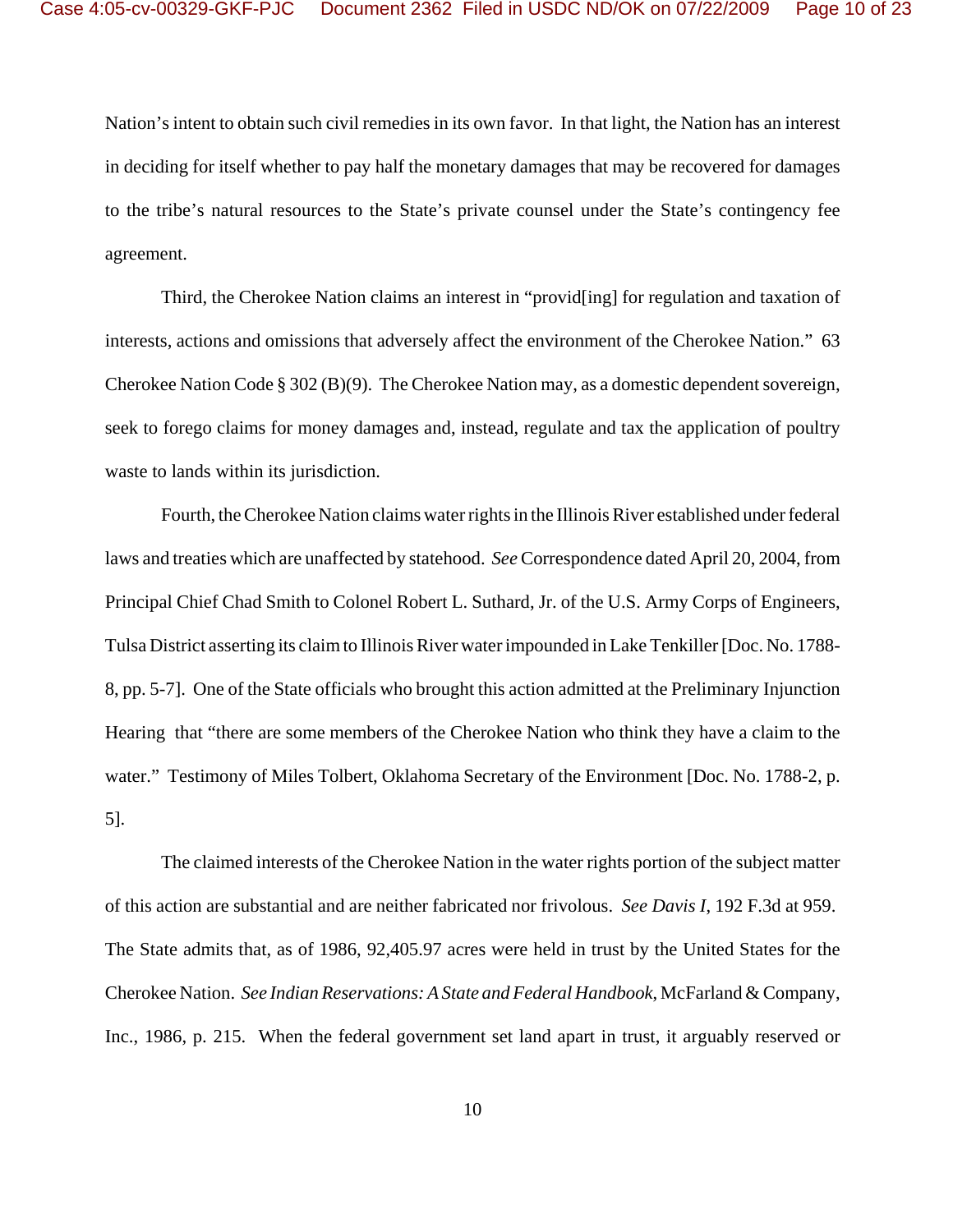recognized sufficient "reserved water rights" to fulfill the purposes of the land validly set apart in trust. All formal Indian reservations have reserved water rights, also known as *Winters* rights, established in *Winters v. United States*, 207 U.S. 564 (1908). "If the land held by or for Indian tribes in Oklahoma is equivalent to formal reservations, then that land also has reserved water rights." Taiawagi Helton, Comment, *Indian Reserved Water Rights in the Dual-System State of Oklahoma*, 33 Tulsa L.J. 979, 993 (1998). No reported case has involved the application of reserved rights in a riparian jurisdiction. COHEN'S HANDBOOK OF FEDERAL INDIAN LAW, 2005 Edition, §19.01[2]; 4 Waters and Water Rights § 37.01(c)(2). However, in 2007, a Virginia state judge is said to have recognized the applicability of *Winters* rights in a riparian jurisdiction. *Id.* The *Winters* basis for Indian water rights in riparian and dual-system states continues to attract academic attention as a viable legal claim. *See* Judith V. Royster, *Winters in the East: Tribal Reserved Rights to Water in Riparian States*, 25 Wm. & Mary Envtl. L. & Policy Rev. 169 (2000); Hope M. Babcock, *Reserved Indian Water Rights in Riparian Jurisdictions: Water, Water Everywhere, Perhaps Some Drops for Us*, 91 Cornell L. Rev. 1203 (2005).

In addition to *Winters* rights, the Cherokee Nation appears to have an arguable, non-frivolous claim it owns much of the surplus water within its historic boundaries. When the Indian Territory was set aside for the Five Civilized Tribes, the United States promised that the lands set aside would "in no future time without their consent, be included within the territorial limits or jurisdiction of any State or Territory." Treaty with the Cherokee, Dec. 29, 1835, U.S.-Cherokee, art. 5, 7 Stat. 478, 481. The Cherokee Nation owned all the lands (approximately 7 million acres) in fee simple, including lands underlying the navigable portion of parts of the Arkansas River. *Choctaw Nation v. Oklahoma*,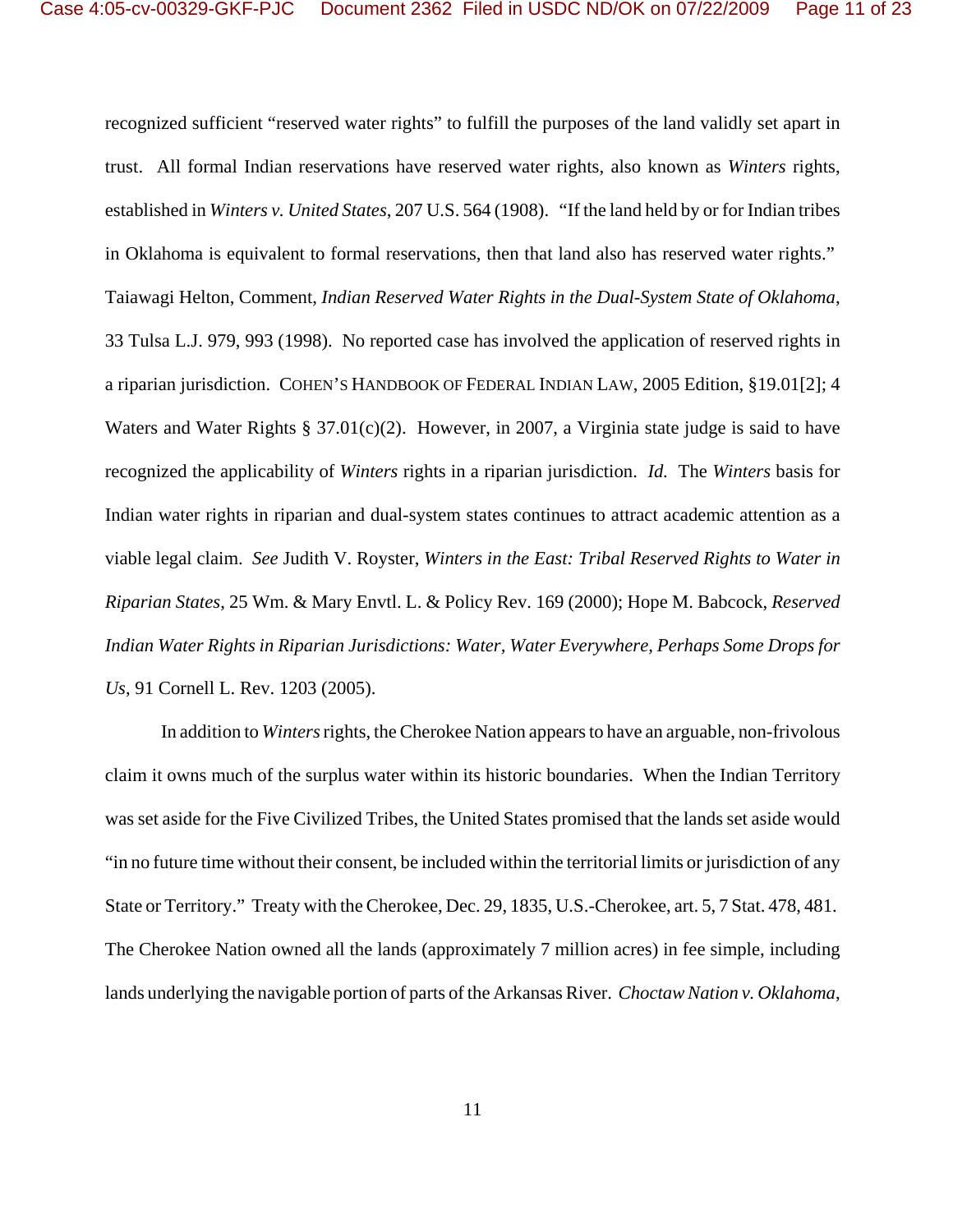$397$  U.S.  $620$  (1970).<sup>5</sup> If the Nation owned all the land and water for its absolute and exclusive use, the question to be asked

> is not, How much water was reserved to the tribes? but how much water has been taken away? The shift in the nature of the question transfers the burden of establishing a right to water from the tribes to the state. The shift also creates a presumption that surplus water is the property of the tribes rather than the state.

Helton, 33 Tulsa L.J. at 995. Under this approach, known as the "Five Tribes Water Doctrine," the

state is entitled only to water appurtenant to land which it holds. *Id.* "In such a case, the court would

have to determine what fraction of the land is owned by the state and attach that same fraction of the

region's water." *Id.* Suffice it to say that, because the IRW is a "checkerboard" area of both tribal

and non-tribal lands, the Cherokee Nation continues to claim a real and substantial interest in some

as-yet undetermined portion of the waters of the Illinois River.

Fifth and finally, CERCLA permits tribal claims for pollution to natural resources belonging

to or held in trust for the benefit of the tribe:

In the case of an injury to, destruction of, or loss of natural resources under subparagraph (C) of subsection (a) of this section liability shall be to the United States Government and to any State for natural resources within the State or belonging to, managed by, controlled by, or appertaining to such State *and to any Indian tribe for natural resources belonging to, managed by, controlled by*, *or appertaining to such tribe, or held in trust for the benefit of such tribe, or belonging to a member of such tribe if such resources are subject to a trust restriction on alienation.*

42 U.S.C. §9607(f)(1) (emphasis added). Based upon the above and foregoing, the Court concludes

<sup>5</sup> In *Choctaw Nation*, the Supreme Court rejected Oklahoma's argument that the United States had retained title to lands underlying the navigable portion of the Arkansas River and had passed title to the State upon its admission to the Union in 1906. In this case, the State initially alleged it "has an interest in the beds of navigable rivers to their high water mark," [Second Amended Complaint, ¶ 5] but now admits in its response that the Illinois River is non-navigable.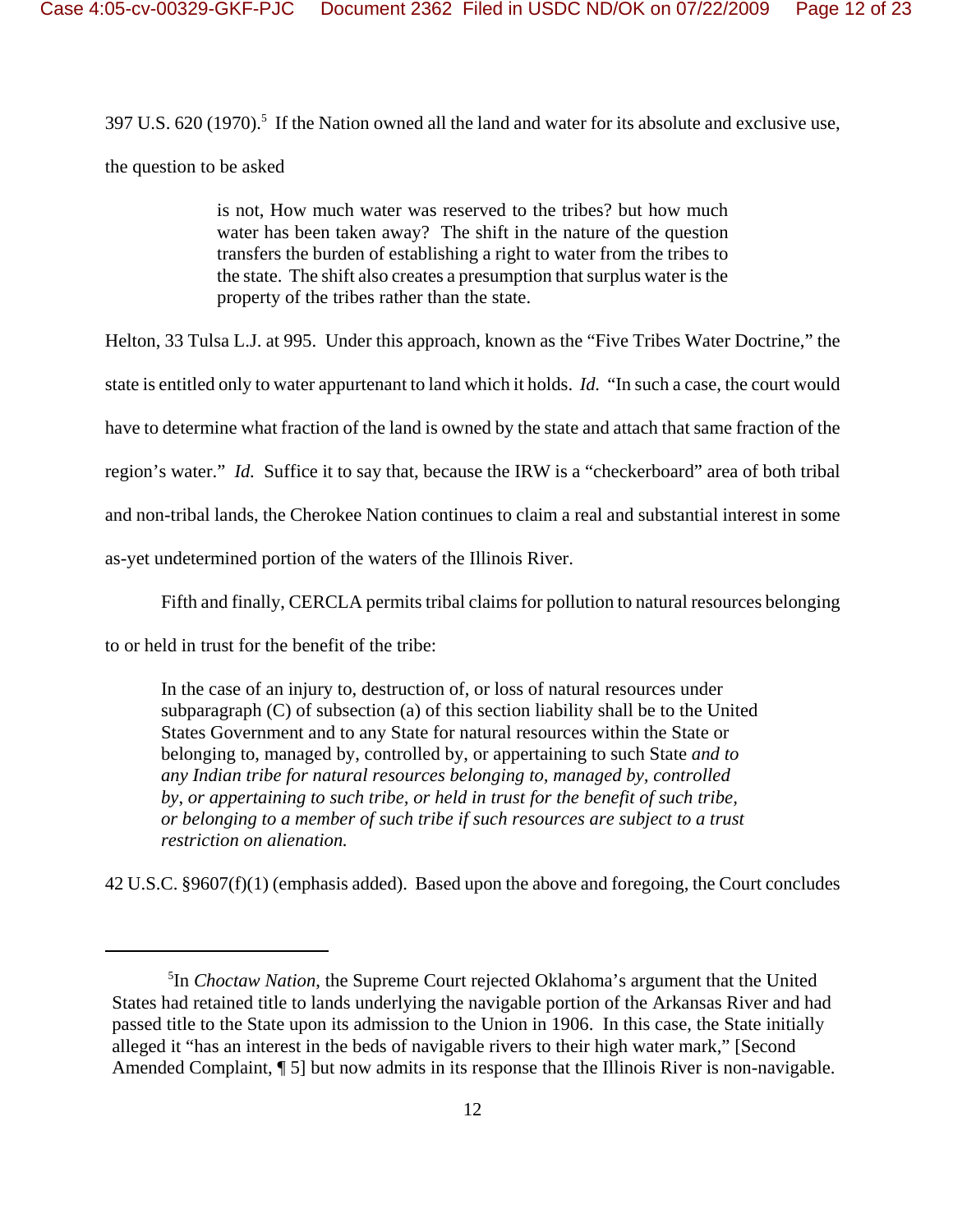the Cherokee Nation claims an interest relating to the subject of this action for Rule 19 purposes.

## **2. Rule 19(a)(1)(B) Factors**

The court must next determine whether, under Rule  $19(a)(1)(B)$ , disposing of the action in the Cherokee Nation's absence may, as a practical matter impair or impede the Cherokee Nation's ability to protect its interest, or leave defendants subject to a substantial risk of incurring double, multiple or otherwise inconsistent obligations. Rule  $19(a)(1)(B)(i)$  and (ii).

#### **a. Impairment of or Impediment to the Ability to Protect the Interest**

Adjudication of this action in the Cherokee Nation's absence would impair or impede the Nation's sovereign and stated interest in recovering for itself civil remedies for pollution to lands, waters and other natural resources within its tribal jurisdiction. The State seeks damages for pollution to the IRW as a whole; it does not attempt to differentiate, segregate and/or exclude damages to tribal lands and water rights. The State's pursuit of such claims for money damages absent the Cherokee Nation ignores the Nation's sovereign right to manage the natural resources within its jurisdiction and seek redress for pollution thereto.

The State seeks an award of monetary damages for the lost value of natural resources of the IRW, and for remediation of the injury to natural resources in the IRW. The State's most recent damages reports identify natural resources damages to the IRW totaling \$611,529,987.00. In the absence of the Cherokee Nation as a party to this action, the State may distribute any award of monetary damages (for damage to both tribal and non-tribal resources) as the State alone sees fit. A large portion of the damages awarded for injury to tribal lands and natural resources would not benefit the Nation, as the State has contracted to give private counsel up to half of all monetary recovery as a contingency fee. In the Cherokee Nation's absence, the State officials bringing this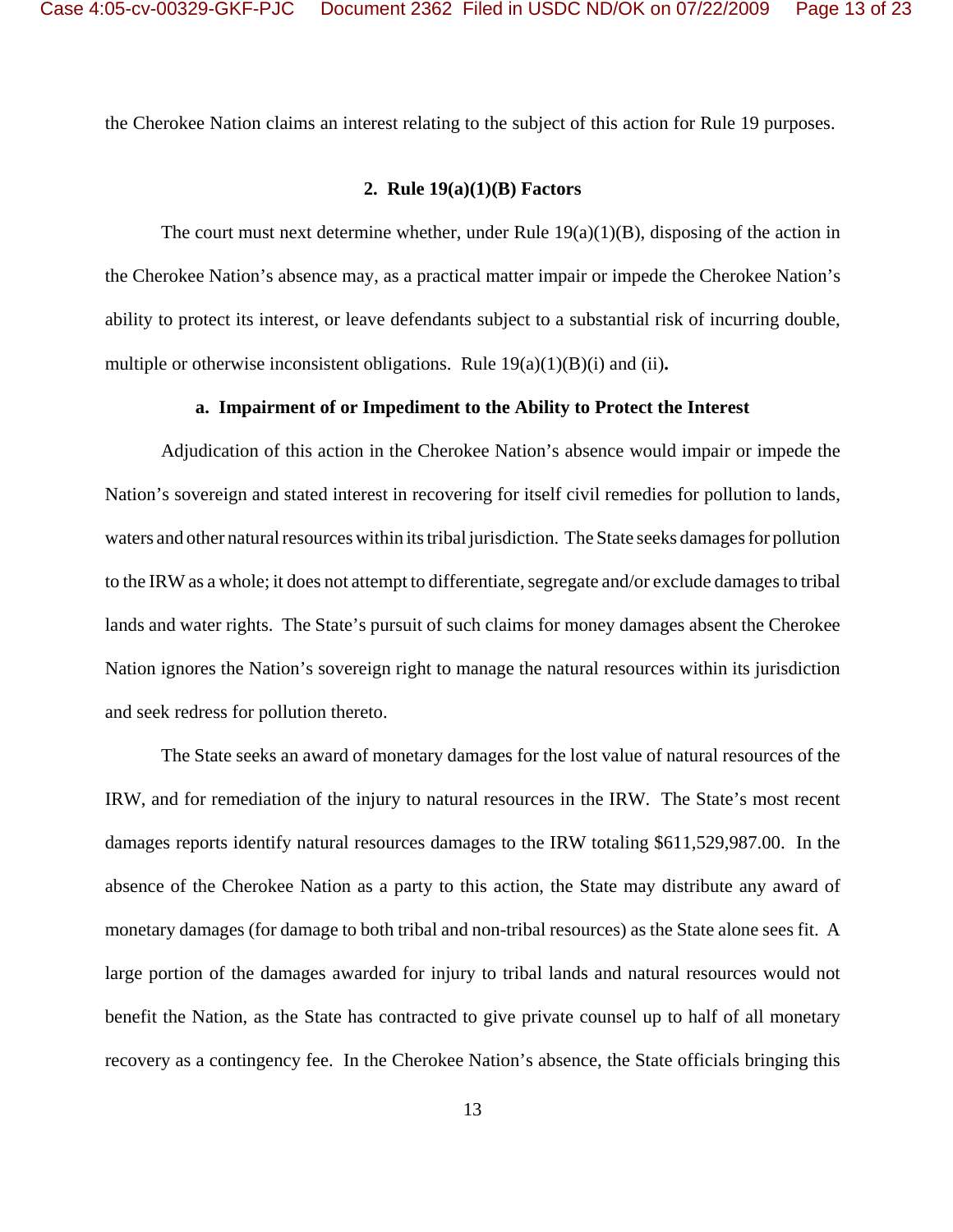action are the only persons determining whether the contingency fee arrangement is appropriate, and the Cherokee Nation's ability to decide for itself how to prosecute its claims for natural resources damages is impaired.

The State contends that "the State and the Cherokee Nation share a desire for natural resources that are not polluted," and that an award of damages to the State would not impair or impede the Cherokee Nation's ability to protect its interests. In some cases, "the interests of the absent person are so aligned with those of one or more parties that the absent person's interests are, as a practical matter, protected." *Davis II,* 343 F.3d at 1291-92. This type of representation is permissible only so long as no conflict exists between the representative party and the nonparty beneficiaries. *Citizen Potawatomi Nation,* 248 F.3d at 999. In light of the factors outlined above, as well as the State's and the Nation's disparate views relating to jurisdiction and ownership of lands and natural resources in Northeastern Oklahoma, this court is unpersuaded that the State can adequately protect the absent tribe's interest.

Finally, although the State says the Cherokee Nation is a "potential co-trustee under CERCLA," and although CERCLA prohibits "double recovery under this chapter [CERCLA] for natural resource damages, including the costs of damage assessment or restoration, rehabilitation, or acquisition for the same release and natural resource," *see* 42 U.S.C. § 9607 (f)(1), the State makes no attempt to differentiate the natural resources "belonging to, managed by, controlled by, or appertaining to the State" and the natural resources "belonging to, managed by, controlled by, or appertaining to the tribe." As recognized in *Coeur D'Alene Tribe v. Asarco Incorporated*, 280 F.Supp.2d 1094 (D. Idaho 2003), "the only feasible way to compensate the co-trustees and avoid a double recovery or unjust enrichment to one trustee at the expense of another is to award damages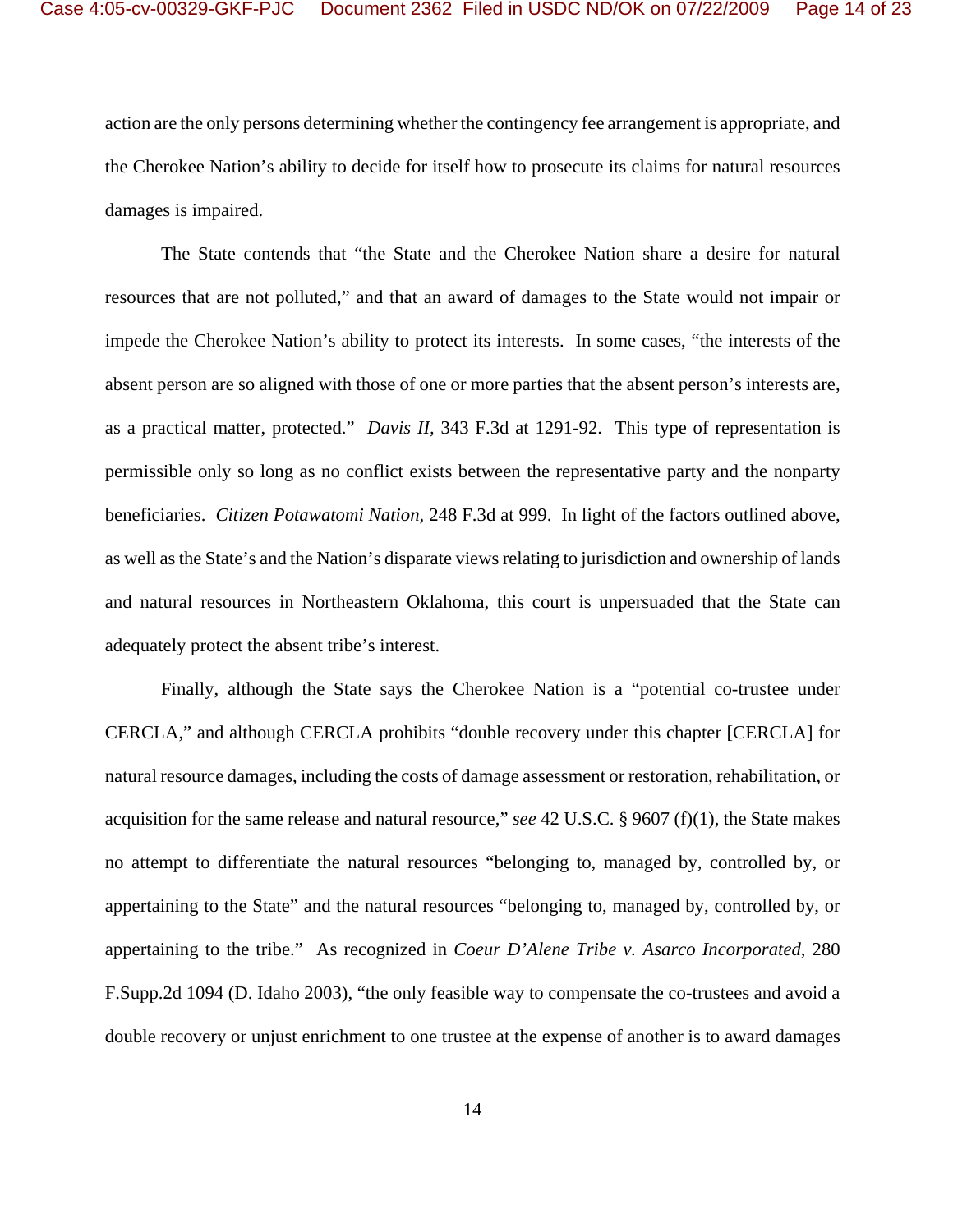in the ratio or percentage of actual management and control that is exercised by each of the various co-trustees." In this case, the State has made no attempt to determine the relative ratios or percentages attributable to itself and the Nation. Furthermore, this Court can make no determination of the ratio or percentage of actual management and control exercised by the Cherokee Nation in the Nation's absence. One trustee – the State – is therefore likely to be unjustly enriched at the expense of the Nation, thereby impairing the Cherokee Nation's ability to protect its interests.

This Court concludes that, with respect to the claims for money damages, disposing of the case in the Cherokee Nation's absence may impair or impede the Cherokee Nation's ability to protect its interests.

## **b. Risk to Defendants of Double, Multiple or Inconsistent Obligations**

Permitting this case to go forward on the State's claims for money damages in the Cherokee Nation's absence would leave defendants subject to a substantial risk of double or otherwise inconsistent obligations. The possibility of being subject to an additional lawsuit brought by the Cherokee Nation is real; it is not unsubstantiated or speculative. *Sac & Fox Nation of Mo. v. Norton,* 240 F.3d 1250, 1259 (10th Cir. 2001) (quoting 7 WRIGHT, MILLER & KANE, FEDERAL PRACTICE  $\&$ PROCEDURE §1604 at 62). Not only has the Attorney General of the Cherokee Nation attempted to enter into a cooperative agreement to allow the State to prosecute claims on the Nation's behalf, the tribe's Principal Chief has recently issued a public statement that "The Cherokee Nation, like the State of Oklahoma, has to protect the water quality interests within our jurisdiction." [Doc. No. 1825-2]. In response to the motion, the State asserts "even if the CN were to sue Defendants, there is no reason to believe that the injunctive relief that it would seek would be more stringent than that which the State is seeking." The response avoids the real concern here – double recovery of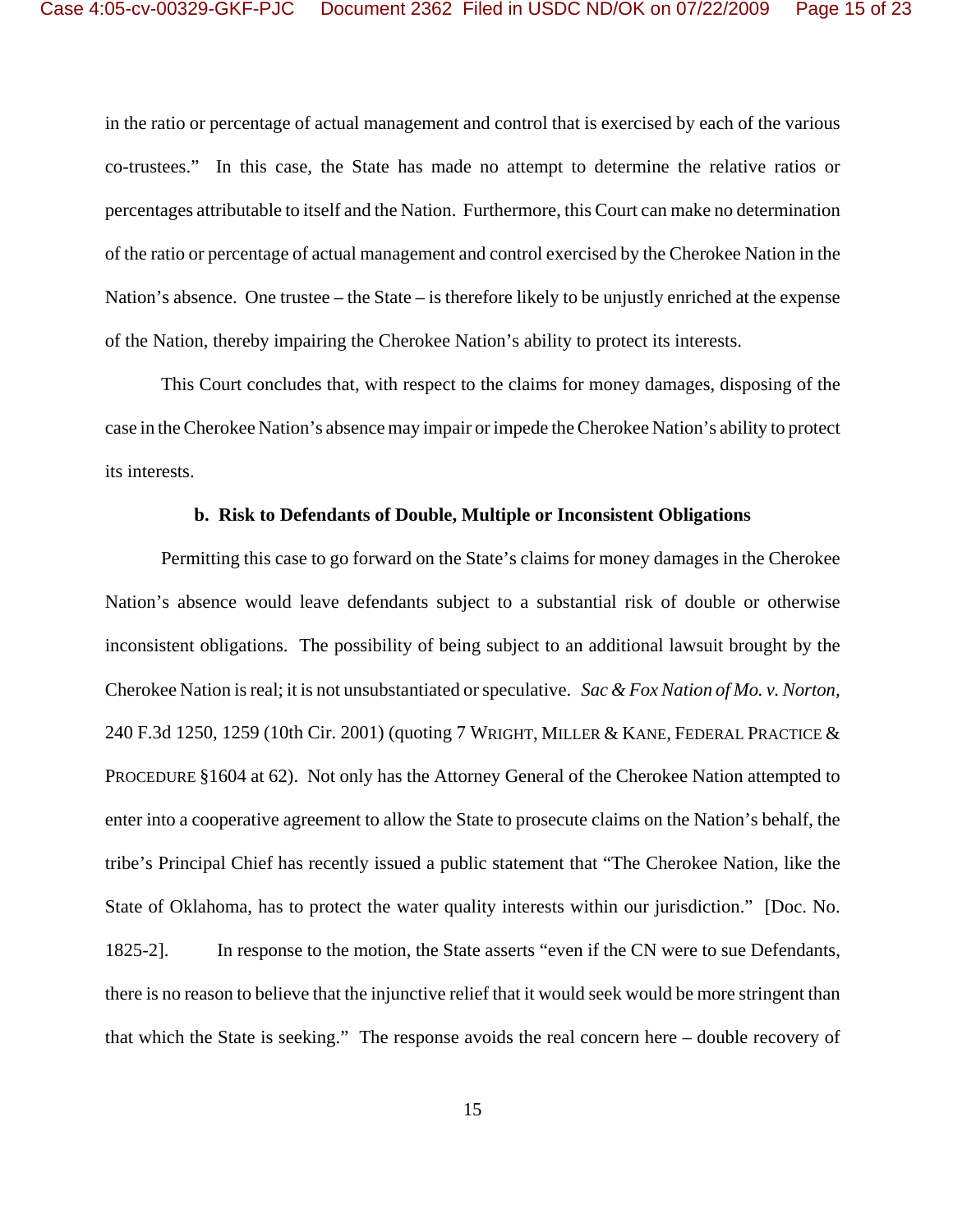monetary damages. And although CERCLA prohibits double recovery of monetary damages "under this chapter [CERCLA]," it does not prevent double recovery of monetary damages sought under other state law claims. Nor does CERCLA prohibit subsequent litigation of a new CERCLA claim when the parties in the second action are not the same as, or in privity with, the parties in the prior action. *Coeur D'Alene*, 280 F.Supp.2d at 1118. Insofar as the Cherokee Nation is the steward of a separate and distinct subset of the natural resources in the IRW, it is not in privity with the State of Oklahoma.

The court concludes that proceeding with this litigation in the absence of the Cherokee Nation will subject defendants to a substantial risk of incurring double, multiple, or otherwise inconsistent obligations with respect to the claims for monetary damages.

### **B. Under Rule 19(b), Should the Action Proceed?**

Having concluded the Cherokee Nation is a required party, and the parties having agreed that joinder of the Cherokee Nation is not feasible because of tribal sovereign immunity, this court must determine "whether, in equity and good conscience, the action should proceed among the existing parties or should be dismissed." Fed.R.Civ.P. 19(b). The factors for the court to consider in making the determination include: 1) the extent to which a judgment rendered in the Cherokee Nation's absence might prejudice the Cherokee Nation or defendants; 2) the extent to which any prejudice could be lessened or avoided by protective provisions in the judgment, shaping the relief or other measures; 3) whether a judgment rendered in the Cherokee Nation's absence would be adequate; and 4) whether the plaintiff would have an adequate remedy if the action were dismissed for non-joinder. This list of factors is not exclusive, but are guides to the overarching equity and good conscience determination. *Davis II,* 343 F.3d at 1289. The Rule 19(b) factors represent four distinct interests: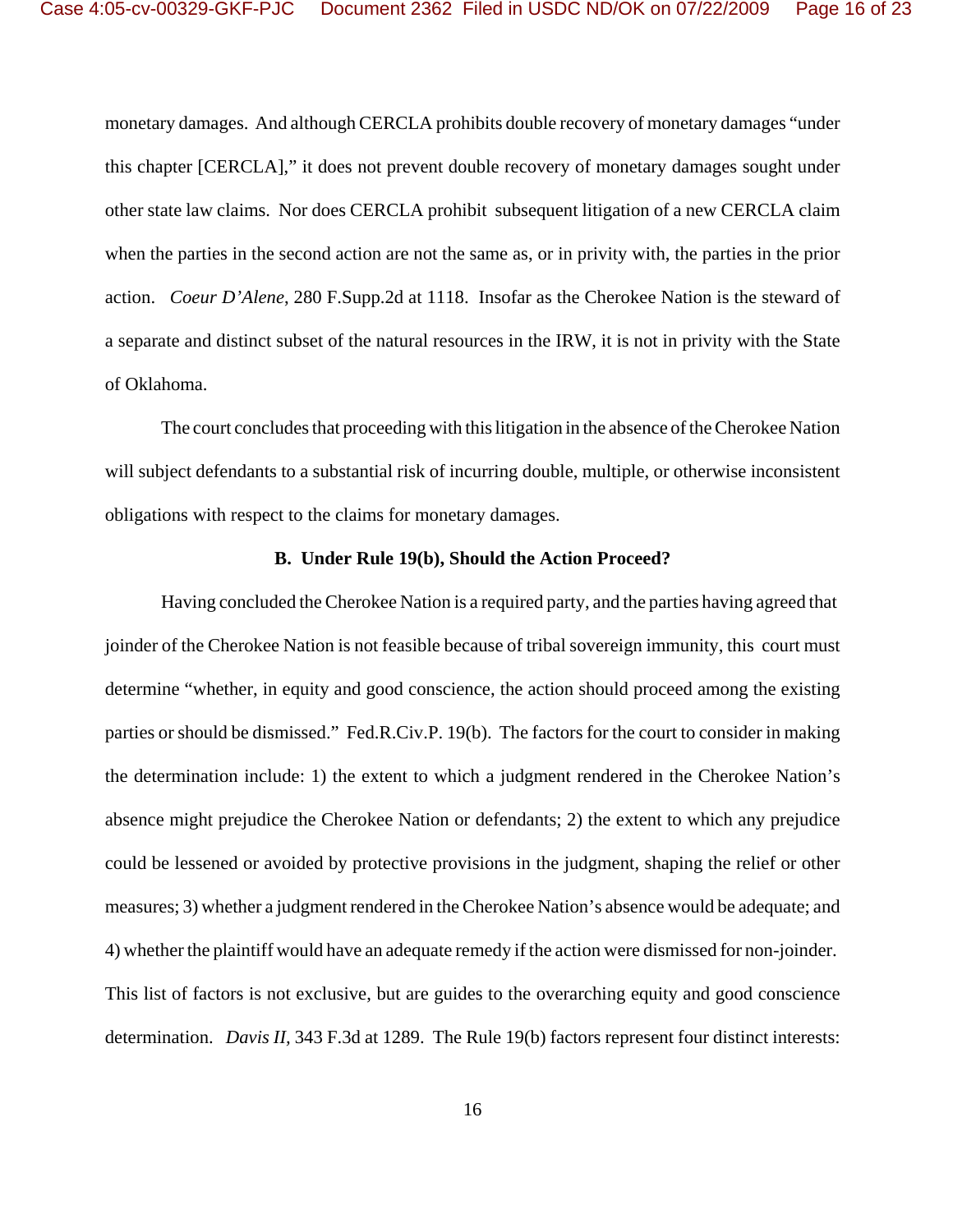(1) "the interest of the outsider whom it would have been desirable to join," (2) the interest of the defendant in avoiding "multiple litigation, ... inconsistent relief, or sole responsibility for a liability he shares with another," (3) "the interest of the courts and the public in complete, consistent, and efficient settlement of controversies[,] ... settling disputes by wholes, whenever possible ..." and (4) the plaintiff's interest in having a forum in which to present the claims.

*Id.* at 1290 (quoting *Provident Tradesmens Bank & Trust Co. v. Patterson,* 390 U.S. 102, 109-11 (1968).

### **1. Prejudice to the Cherokee Nation and/or Defendants**

The court has noted the Cherokee Nation's interest, as a sovereign, in governing and regulating resources within its jurisdiction, in recovering monetary damages in its favor for pollution to natural resources belonging to, managed by, controlled by, or appertaining to the tribe, and in avoiding unjust enrichment of another CERCLA trustee at its expense. The Nation would likely suffer prejudice to its sovereign interests should a money judgment be rendered in its absence. The Tenth Circuit has noted the "strong policy favoring dismissal when a court cannot join a tribe because of sovereign immunity." *Citizen Potawatomi Nation*, 248 F.3d at 1001 (quoting *Davis I,* 192 F.3d at 960); and *Enterprise Mgmt. Consultants, Inc. v. United States*, 883 F.2d 890, 894 (10th Cir. 1989).

As for prejudice to the defendants, the court has noted that defendants face a substantial risk of double or inconsistent obligations arising from the claims for money damages. If the State prevails on its damages claims, nothing will prevent the Cherokee Nation from pressing similar claims against defendants. And in the event the State's claims fail, defendants will remain at risk of facing claims from the Cherokee Nation for damages related to alleged pollution of lands, water and natural resources within the Nation's jurisdiction in the IRW.

In an analysis of Rule 19(b) factors involving an absent tribe that was a required party, the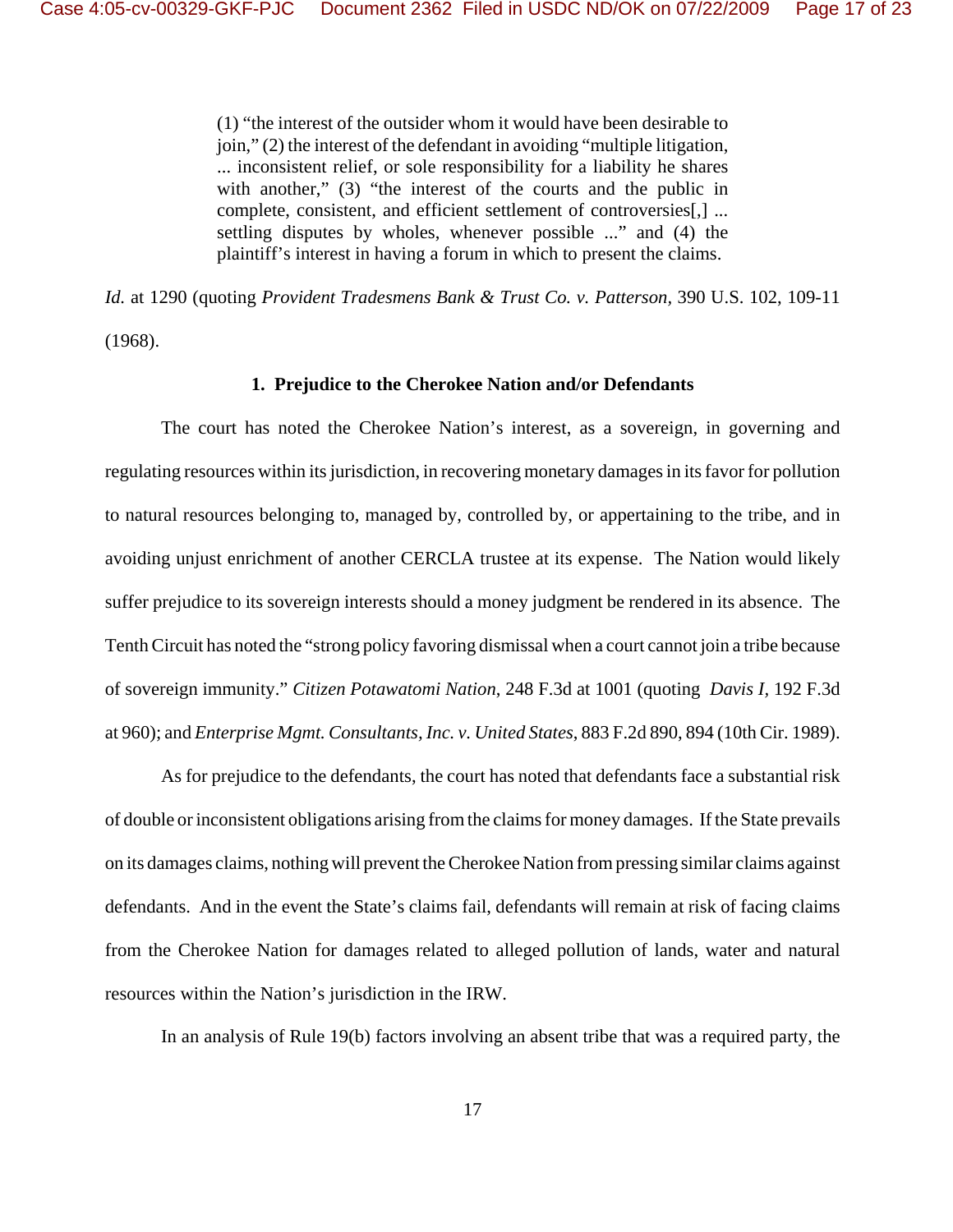Tenth Circuit addressed the prejudice resulting from multiple or inconsistent obligations due to the tribe's absence:

> More important, however, is that the Tribe would not be bound by the judgment in this case and could initiate litigation against Defendants if the BIA withheld funds. Thus, Defendants might well be prejudiced by multiple litigation or even inconsistent judgments if this litigation were to proceed without the Tribe.

*Davis v. United States*, 343 F.3d 1282,1292 (10th Cir. 2003) (*"Davis II"*). This case is similar. As previously mentioned, the Nation's Principal Chief has recently stated that the Cherokee Nation will protect the water quality interests within the Nation's jurisdiction. The Nation's Attorney General has attempted, albeit invalidly, to assign the Nation's rights in this action to the State. And, given the increasing importance of water rights in this country, the fact that the Cherokee Nation has not yet brought suit does not warrant a conclusion it will not do so in the future.

The court concludes that the first Rule 19(b) factor – prejudice to the Cherokee Nation or defendants – weighs in favor of dismissal.

## **2. Avoidance/Minimization of Prejudice**

The State has not suggested, and this court has not discovered, a way by which prejudice to the Cherokee Nation and/or defendants could be lessened or avoided by protective provisions in the judgment, shaping the relief, or other measures. Without a legally binding assignment of the Cherokee Nation's rights and interests in the IRW, a damage award to the State either abridges the right of the Cherokee Nation to pursue its own claim for money damages or, to the extent the Cherokee Nation is not barred by issue or claim preclusion, conversely exposes defendants to the risk of multiple, inconsistent judgments. And as previously noted, if the State loses its claim for damages, defendants face a real and substantial risk the Cherokee Nation, unfettered by issue and claim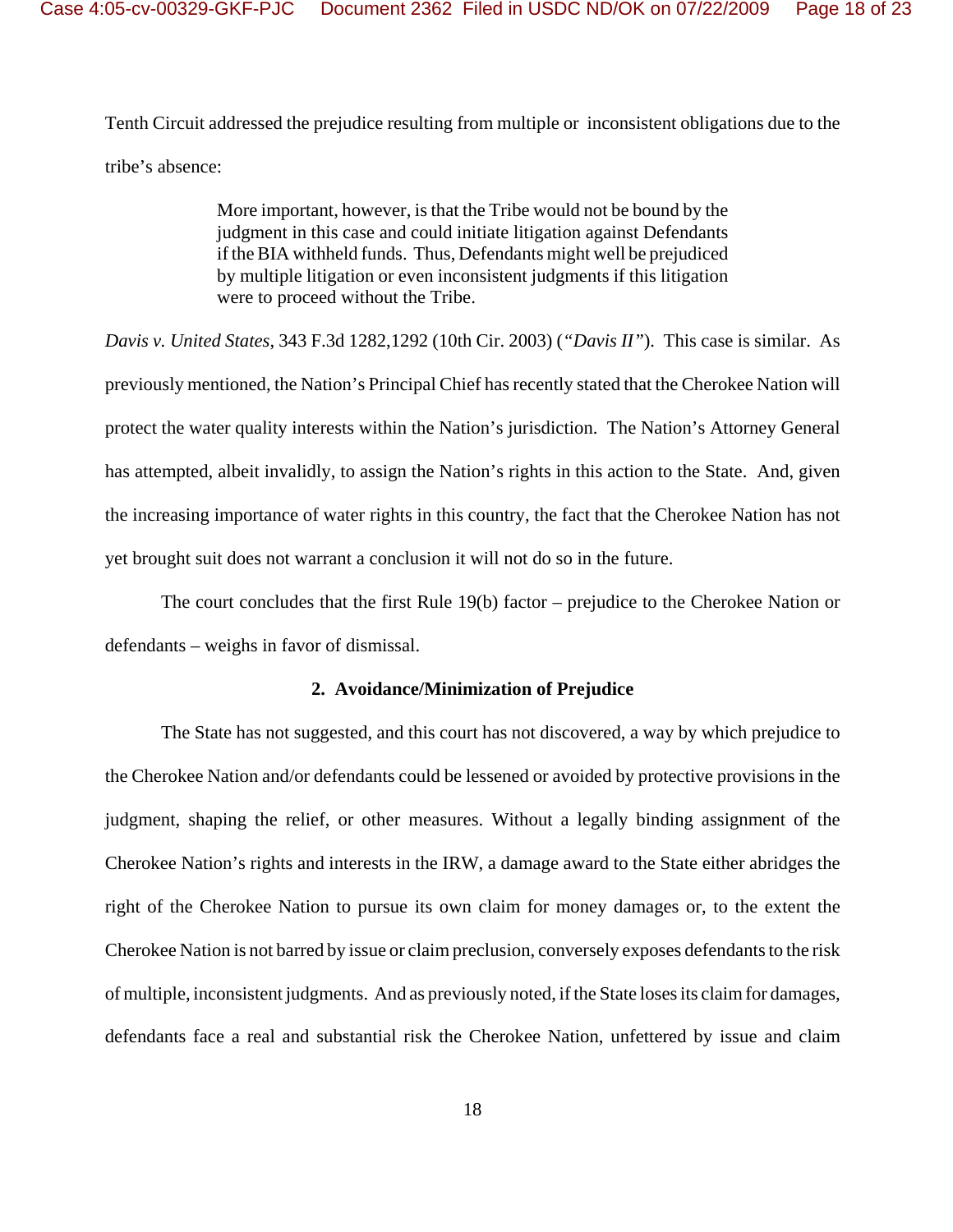preclusion, would pursue damage claims on its own.

# **3. Adequacy of a Judgment Rendered in the Cherokee Nation's Absence**

The State argues that "[s]hould the State prevail at trial, liability for the pollution will be affixed and the judgment will award injunctive relief and damages aimed at resolving the problems caused by Defendants' poultry waste disposal practices. Inasmuch as the State and the Cherokee Nation both desire an IRW that is not polluted, the judgment will be plainly adequate." However, "[t]he United States Supreme Court has explained that Rule 19(b)'s third factor is not intended to address the adequacy of the judgment from the plaintiff's point of view." *Davis II,* 343 F.3d at 1292- 93 (citing *Provident Tradesmens Bank,* 390 U.S. at 111). "Rather, the factor is intended to address the adequacy of the dispute's resolution." *Id.* "The concern underlying this factor is not the plaintiff's interest 'but that of the courts and the public in complete, consistent, and efficient settlement of controversies,' that is, the 'public stake in settling disputes by wholes, whenever possible.'" *Id.* 

In this case, a judgment awarding damages in favor of the State alone would fail to address and resolve the concerns outlined in *Davis II* and *Provident Tradesmens*. Because the State's claims involve allegations of harm to natural resources in which the Cherokee Nation claims an interest, a judgment for damages in this case would either impinge on the Cherokee Nation's sovereign and statutory rights or leave defendants exposed to subsequent suit by the Cherokee Nation, or both. The public interest in "complete, consistent, and efficient settlement of controversies" would be violated, and the "public stake in settling disputes by wholes" would be ignored.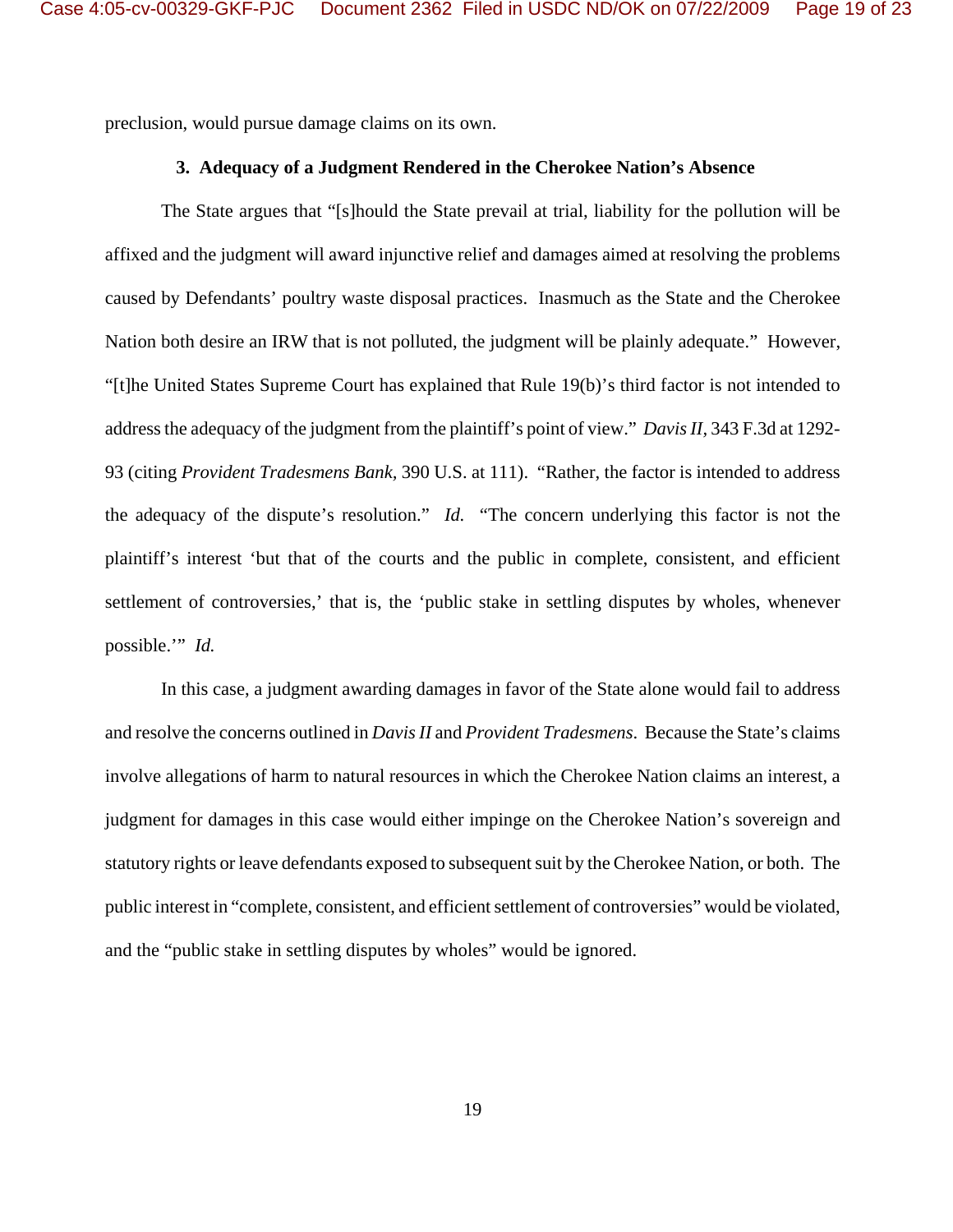The court finds that the third Rule 19(b) factor favors dismissal of the claims for monetary damages.

## **4. Whether the State Would Have an Adequate Remedy if the Claims Were Dismissed**

The fourth Rule 19(b) factor is whether, if the monetary claims were dismissed for nonjoinder, the State would have an adequate remedy. The State is not without an alternative means to obtain monetary relief. The State could dismiss and refile the action after the State and Cherokee Nation have entered into a legally binding agreement whereby the State may obtain standing to assert the Nation's CERCLA, and possibly other, damage claims. The dispute could then be resolved "by wholes." Alternatively, the State can proceed to trial on its claims for injunctive relief. This factor also favors dismissal.

#### **5. Timing of the Rule 19 Motion**

In addition to the four traditional factors, the court considers as an additional factor the timing of defendants' Rule 19 motion. *See Illan-Gat Eng'rs., Ltd. v. Antigua Int'l Bank,* 659 F.2d 234, 242 (D.C. Cir. 1981) (a court should, in equity and good conscience, consider the timing of the motion, and the reasons for the delay). "The issue of dispensability, generally, is not waivable, and is one which courts have an independent duty to raise *sua sponte." Symes v. Harris,* 472 F.3d 754, 760 (10th Cir. 2006); *Mescalero Apache Tribe v. State of New Mexico,* 131 F.3d 1379, 1383 (10th Cir. 1997) ("the issue of indispensability can be raised at any time"); *Thunder Basin Coal Co.,* 104 F.3d at 1211; *Enterprise Mgmt. Consultants,* 883 F.2d at 892; *Wyandotte Nation v. Unified Gov't of Wyandotte County,* 222 F.R.D. 490, 500 (D. Kans. 2004).

The Advisory Committee on the Federal Rules of Civil Procedure notes, however, that undue delay in filing a Rule 19 motion can properly be counted against a party seeking dismissal "when the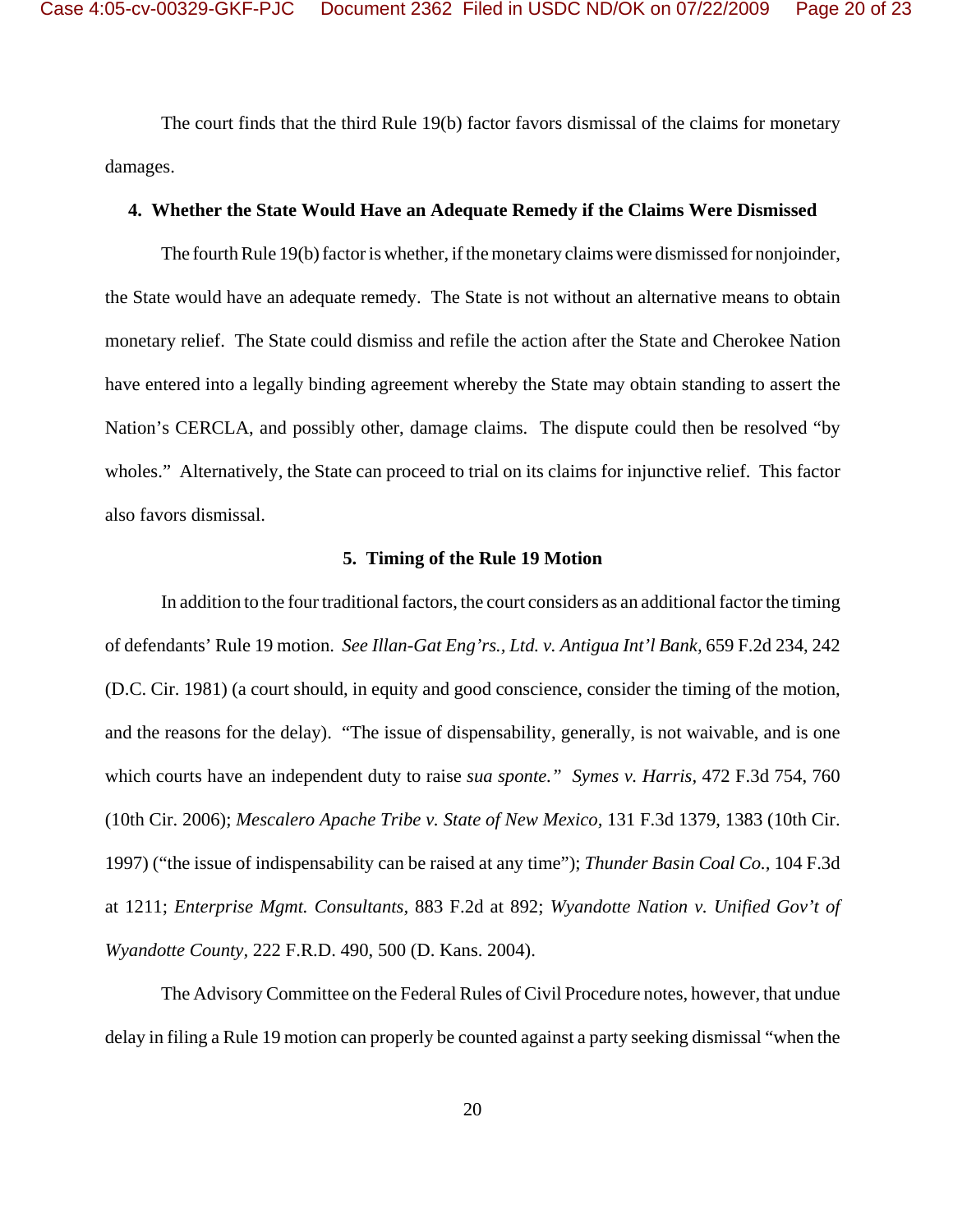moving party is seeking dismissal in order to protect himself against a later suit by the absent person (subdivision  $(a)(2)(ii)$ ), and is not seeking vicariously to protect the absent person against a prejudicial judgment (subdivision(a)(2)(i))." *See* Advisory Committee Notes to the Amended Rule. Defendants here are not seeking dismissal in order to protect themselves against a later suit by or on behalf of the Cherokee Nation. Rather, they argue that only a later suit can fully resolve this dispute, a later suit in which the State has standing to assert the interests of the Cherokee Nation. In addition, defendants assert the interests of the Cherokee Nation, as well as their own, against a prejudicial judgment in which the State is the only plaintiff in interest. Moreover, the State resisted for over two years the defendants' efforts to clarify what specific lands and resources the State claims to own and alleges were injured.

The court finds defendants did not unduly delay filing their motion to dismiss, and further finds the other four factors – prejudice to the absent party and to the defendants, the court's inability to lessen the prejudice without the Cherokee Nation's joinder, the inadequacy of a judgment rendered in the Cherokee Nation's absence, and the availability of an adequate remedy – outweigh prejudice to the State resulting from the timing of defendants' motion. Having weighed these factors, the court concludes, in equity and good conscience, the State's claims for monetary damages should not proceed among the existing parties. Accordingly, the court finds the Cherokee Nation to be an indispensable party, and grants defendants' motion to dismiss plaintiff's claims for monetary damages.

#### **V. Standing**

As set forth in Section III, above, the State does not have standing to prosecute monetary damage claims for injury to the Cherokee Nation's substantial interests in lands, water and other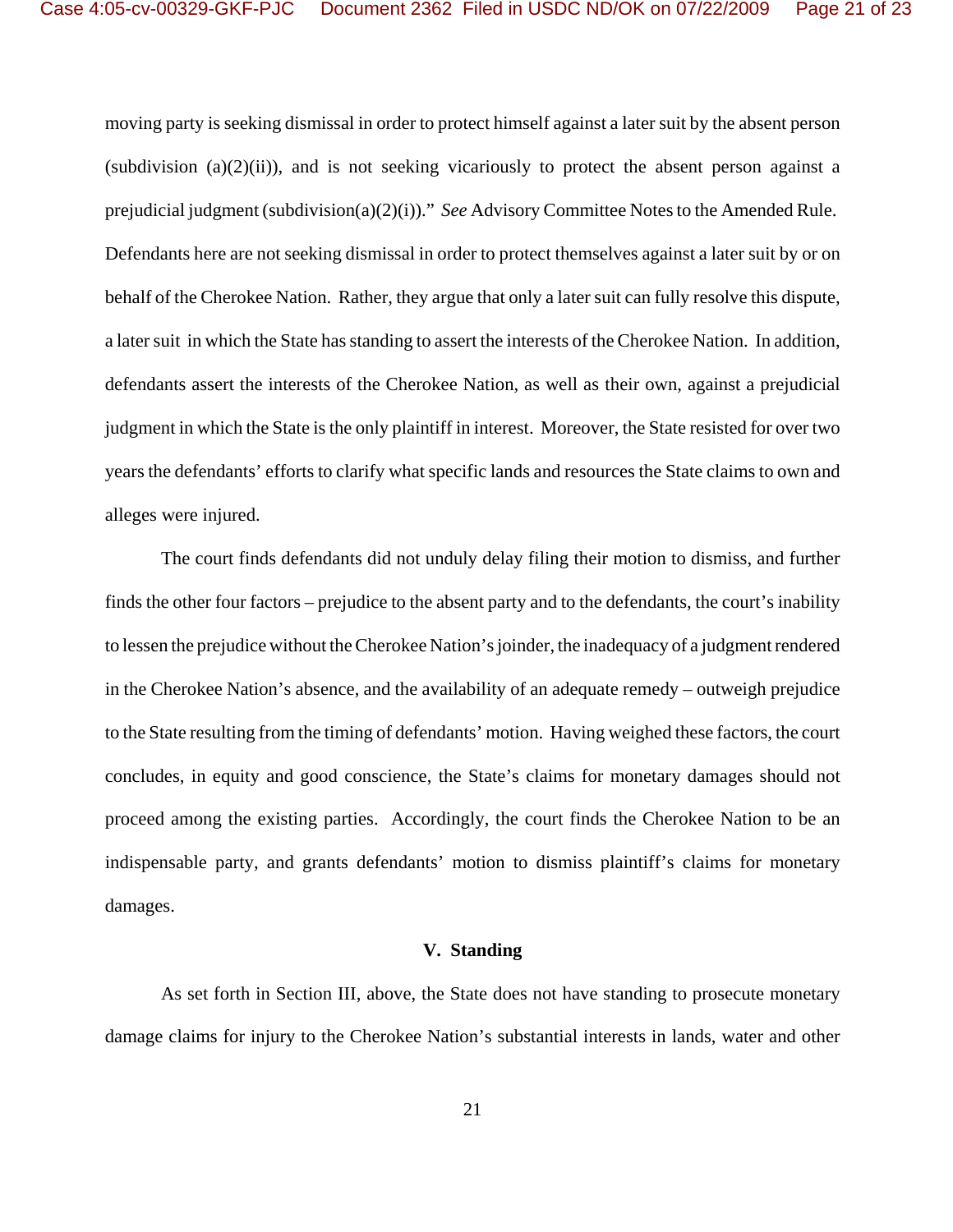natural resources located in the IRW. A plaintiff does not have standing to assert a claim of injury to property it does not own or hold in trust. *See Tal v. Hogan*, 453 F.3d 1244, 1254 (10th Cir. 2006); *Washington Legal Foundation v. Legal Foundation of Washington*, 271 F.3d 835, 848 (9th Cir. 2001). Although the State has standing to assert its claims relative to its own rights in the IRW, it has no standing as a "quasi-sovereign" to seek damages for injury to lands and natural resources in the IRW that fall within the Cherokee Nation's sovereign interests.

The State contends it has standing under the Arkansas River Basin Compact of 1970 to assert claims relative to all water rights. In that Compact, the States of Arkansas and Oklahoma equitably apportioned the waters of the Arkansas River Basin. 82 Okla. Stat. §§ 1421. Congress consented to the Compact in 1973. The Cherokee Nation was not a party to the Compact. The Nation's preexisting water rights are unaffected absent clear evidence that Congress actually considered the alleged conflict between the Compact's intended action on the one hand and Indian treaty rights on the other, and chose to resolve that conflict by abrogating the treaty. *Minnesota v. Mille Lacs Band of Chippewa Indians*, 526 U.S. 172, 202-03 (1999). The State has provided no such clear evidence of intent to abrogate Cherokee water rights acquired by treaty.

#### **VI. Conclusion**

The Cherokee Nation is a required party under Rule 19 with respect to the State's claims for damages. Joinder of the Cherokee Nation is not feasible based on the Nation's status as a dependent sovereign. The Cherokee Nation is an indispensable party and, pursuant to Rule 19(b), plaintiff's claims for damages should not, in equity and good conscience, be allowed to proceed among the existing parties. The Cherokee Nation is not a required party to the State's claims for violation of state environmental and agricultural regulations. Movants do not seek dismissal of plaintiff's claims